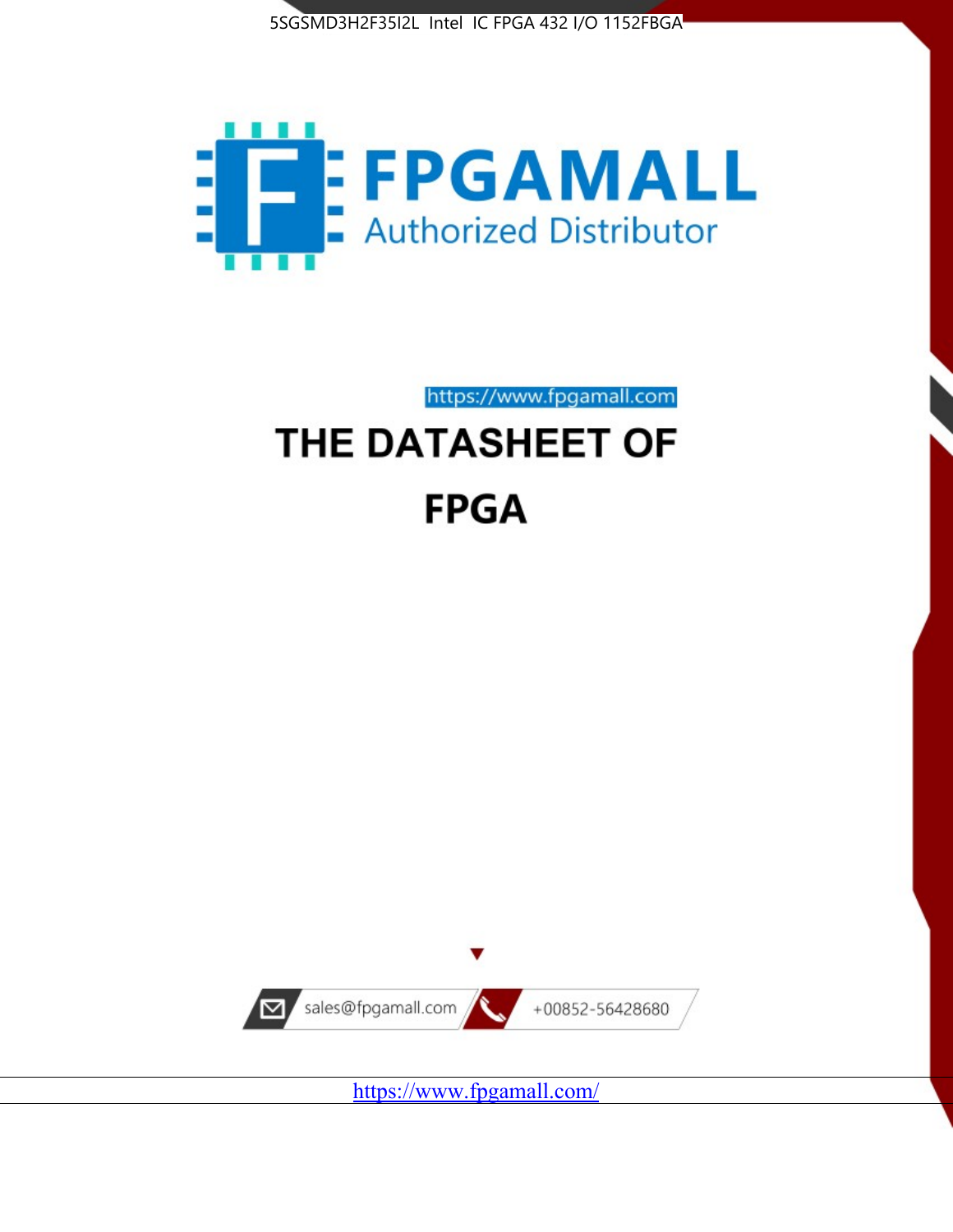# **Stratix V Device Overview**

**SV51001 [Subscribe](https://www.altera.com/servlets/subscriptions/alert?id=SV51001) [Send Feedback](mailto:FPGAtechdocfeedback@intel.com?subject=Feedback%20on%20(SV51001%202020.06.15)%20Stratix%20V%20Device%20Overview&body=We%20appreciate%20your%20feedback.%20In%20your%20comments,%20also%20specify%20the%20page%20number%20or%20paragraph.%20Thank%20you.)** 

Altera's 28-nm Stratix® V FPGAs include innovations such as an enhanced core architecture, integrated transceivers up to 28.05 gigabits per second (Gbps), and a unique array of integrated hard intellectual property (IP) blocks.

With these innovations, Stratix V FPGAs deliver a new class of application-targeted devices optimized for:

- Bandwidth-centric applications and protocols, including PCI Express® (PCIe®) Gen3
- Data-intensive applications for 40G/100G and beyond
- High-performance, high-precision digital signal processing (DSP) applications

Stratix V devices are available in four variants (GT, GX, GS, and E), each targeted for a different set of applications. For higher volume production, you can prototype with Stratix V FPGAs and use the low-risk, low-cost path to HardCopy® V ASICs.

#### **Related Information**

2020.06.15

#### **[Stratix V Device Handbook: Known Issues](http://www.altera.com/support/kdb/solutions/rd08242010_83.html)**

Lists the planned updates to the *Stratix V Device Handbook* chapters.

### **Stratix V Family Variants**

The Stratix V device family contains the GT, GX, GS, and E variants.

**Stratix V GT** devices, with both 28.05-Gbps and 12.5-Gbps transceivers, are optimized for applications that require ultra-high bandwidth and performance in areas such as 40G/100G/400G optical communica‐ tions systems and optical test systems. 28.05-Gbps and 12.5-Gbps transceivers are also known as GT and GX channels, respectively.

**Stratix V GX** devices offer up to 66 integrated transceivers with 14.1-Gbps data rate capability. These transceivers also support backplane and optical interface applications. These devices are optimized for high-performance, high-bandwidth applications such as 40G/100G optical transport, packet processing, and traffic management found in wireline, military communications, and network test equipment markets.

**Stratix V GS** devices have an abundance of variable precision DSP blocks, supporting up to 3,926 18x18 or 1,963 27x27 multipliers. In addition, Stratix V GS devices offer integrated transceivers with 14.1-Gbps data rate capability. These transceivers also support backplane and optical interface applications. These devices are optimized for transceiver-based DSP-centric applications found in wireline, military, broadcast, and high-performance computing markets.

**Stratix V E** devices offer the highest logic density within the Stratix V family with nearly one million logic elements (LEs) in the largest device. These devices are optimized for applications such as ASIC and system emulation, diagnostic imaging, and instrumentation.

**[ISO](http://www.altera.com/support/devices/reliability/certifications/rel-certifications.html) [9001:2015](http://www.altera.com/support/devices/reliability/certifications/rel-certifications.html) [Registered](http://www.altera.com/support/devices/reliability/certifications/rel-certifications.html)**

**now part of Intel** 

\*Other names and brands may be claimed as the property of others.

Intel Corporation. All rights reserved. Intel, the Intel logo, Altera, Arria, Cyclone, Enpirion, MAX, Nios, Quartus and Stratix words and logos are trademarks of Intel Corporation or its subsidiaries in the U.S. and/or other countries. Intel warrants performance of its FPGA and semiconductor products to current specifications in accordance with Intel's standard warranty, but reserves the right to make changes to any products and services at any time without notice. Intel assumes no responsibility or liability arising out of the application or use of any information, product, or service described herein except as expressly agreed to in writing by Intel. Intel customers are advised to obtain the latest version of device specifications before relying on any published information and before placing orders for products or services.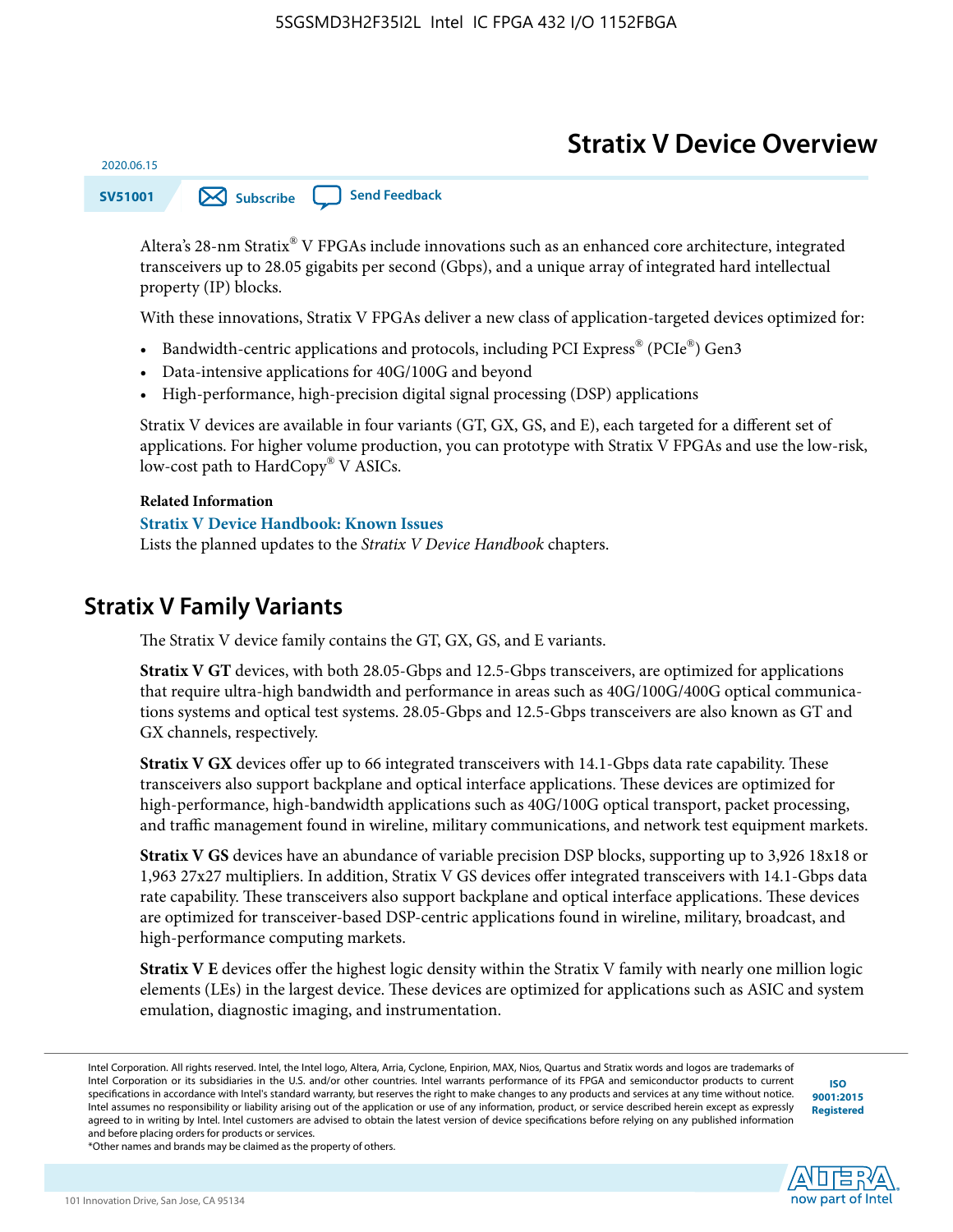#### **2 Stratix V Features Summary**

Common to all Stratix V family variants are a rich set of high-performance building blocks, including a redesigned adaptive logic module (ALM), 20 Kbit (M20K) embedded memory blocks, variable precision DSP blocks, and fractional phase-locked loops (PLLs). All of these building blocks are interconnected by Altera's superior multi-track routing architecture and comprehensive fabric clocking network.

Also common to Stratix V devices is the new Embedded HardCopy Block, which is a customizable hard IP block that leverages Altera's unique HardCopy ASIC capabilities. The Embedded HardCopy Block in Stratix V FPGAs is used to harden IP instantiation of PCIe Gen3, Gen2, and Gen1.

### **Stratix V Features Summary**

#### **Table 1: Summary of Features for Stratix V Devices**

| <b>Feature</b>                    | <b>Description</b>                                                                                                                                                                                                                                                                                                                                                                                                         |
|-----------------------------------|----------------------------------------------------------------------------------------------------------------------------------------------------------------------------------------------------------------------------------------------------------------------------------------------------------------------------------------------------------------------------------------------------------------------------|
| Technology                        | 28-nm TSMC process technology<br>0.85-V or 0.9-V core voltage                                                                                                                                                                                                                                                                                                                                                              |
| Low-power serial<br>transceivers  | 28.05-Gbps transceivers on Stratix V GT devices<br>$\bullet$<br>Electronic dispersion compensation (EDC) for XFP, SFP+, QSFP, CFP<br>optical module support<br>Adaptive linear and decision feedback equalization<br>$\bullet$<br>Transmitter pre-emphasis and de-emphasis<br>Dynamic reconfiguration of individual channels<br>$\bullet$<br>On-chip instrumentation (EyeQ non-intrusive data eye monitoring)<br>$\bullet$ |
| Backplane capability              | 600-Megabits per second (Mbps) to 12.5-Gbps data rate capability<br>$\bullet$                                                                                                                                                                                                                                                                                                                                              |
| General-purpose I/Os<br>(GPIOs)   | 1.6-Gbps LVDS<br>1,066-MHz external memory interface<br>$\bullet$<br>On-chip termination (OCT)<br>$\bullet$<br>1.2-V to 3.3-V interfacing for all Stratix V devices                                                                                                                                                                                                                                                        |
| Embedded HardCopy<br><b>Block</b> | PCIe Gen3, Gen2, and Gen1 complete protocol stack, x1/x2/x4/x8 end<br>$\bullet$<br>point and root port                                                                                                                                                                                                                                                                                                                     |
| Embedded transceiver<br>hard IP   | Interlaken physical coding sublayer (PCS)<br>$\bullet$<br>Gigabit Ethernet (GbE) and XAUI PCS<br>$\bullet$<br>10G Ethernet PCS<br>Serial RapidIO® (SRIO) PCS<br>$\bullet$<br>Common Public Radio Interface (CPRI) PCS<br>$\bullet$<br>Gigabit Passive Optical Networking (GPON) PCS<br>$\bullet$                                                                                                                           |
| Power management                  | Programmable Power Technology<br>$\bullet$<br>Quartus II integrated PowerPlay Power Analysis<br>$\bullet$                                                                                                                                                                                                                                                                                                                  |

**Altera Corporation** 

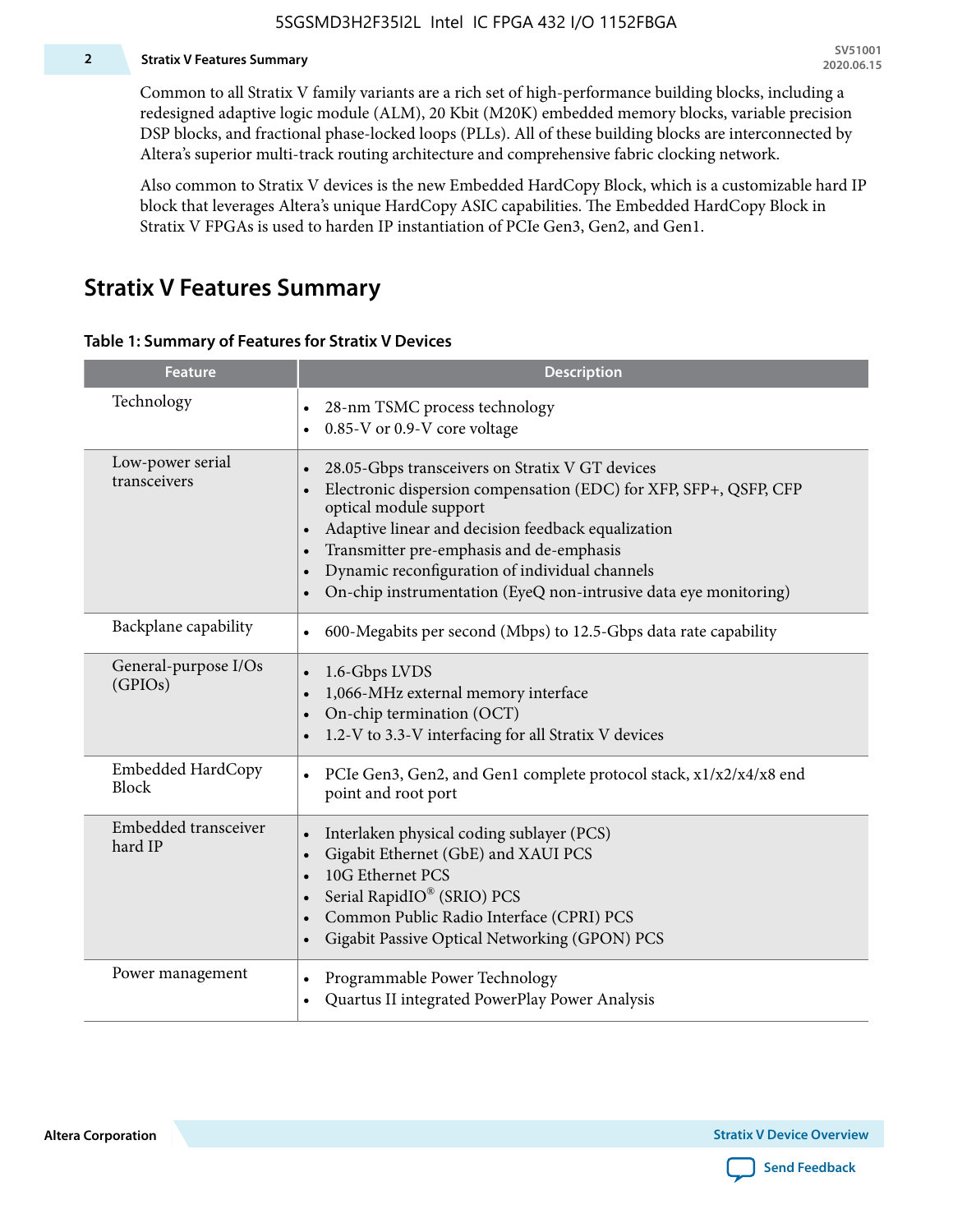| <b>Feature</b>                   | <b>Description</b>                                                                                                                                                                                                                                                                                                                                                                                               |
|----------------------------------|------------------------------------------------------------------------------------------------------------------------------------------------------------------------------------------------------------------------------------------------------------------------------------------------------------------------------------------------------------------------------------------------------------------|
| High-performance core<br>fabric  | Enhanced ALM with four registers<br>$\bullet$<br>Improved routing architecture reduces congestion and improves compile<br>times                                                                                                                                                                                                                                                                                  |
| Embedded memory<br>blocks        | M20K: 20-Kbit with hard error correction code (ECC)<br>$\bullet$<br>$MLAB: 640$ -bit                                                                                                                                                                                                                                                                                                                             |
| Variable precision DSP<br>blocks | Up to 600 MHz performance<br>Natively support signal processing with precision ranging from 9x9 up to<br>54x54<br>New native 27x27 multiply mode<br>$\bullet$<br>64-bit accumulator and cascade for systolic finite impulse responses (FIRs)<br>Embedded internal coefficient memory<br>Pre-adder/subtractor improves efficiency<br>$\bullet$<br>Increased number of outputs allows more independent multipliers |

Fractional PLLs **•** Fractional mode with third-order delta-sigma modulation

|  | $\cdot$ Integer mode                                                                  |
|--|---------------------------------------------------------------------------------------|
|  | • Precision clock synthesis, clock delay compensation, and zero delay buffer<br>(ZDB) |

| Clock networks                | 800-MHz fabric clocking<br>$\bullet$<br>Global, quadrant, and peripheral clock networks<br>Unused clock networks can be powered down to reduce dynamic power<br>$\bullet$                                                       |
|-------------------------------|---------------------------------------------------------------------------------------------------------------------------------------------------------------------------------------------------------------------------------|
| Device configuration          | Serial and parallel flash interface<br>$\bullet$<br>Enhanced advanced encryption standard (AES) design security features<br>Tamper protection<br>Partial and dynamic reconfiguration<br>Configuration via Protocol (CvP)        |
| High-performance<br>packaging | Multiple device densities with identical package footprints enables seamless<br>migration between different FPGA densities<br>FBGA packaging with on-package decoupling capacitors<br>Lead and RoHS-compliant lead-free options |
| HardCopy V migration          |                                                                                                                                                                                                                                 |

# **Stratix V Family Plan**

The following tables list the features of the different Stratix V devices.

The information in this section is correct at the time of publication. For the latest information and to get more details, refer to the Altera Product Selector.

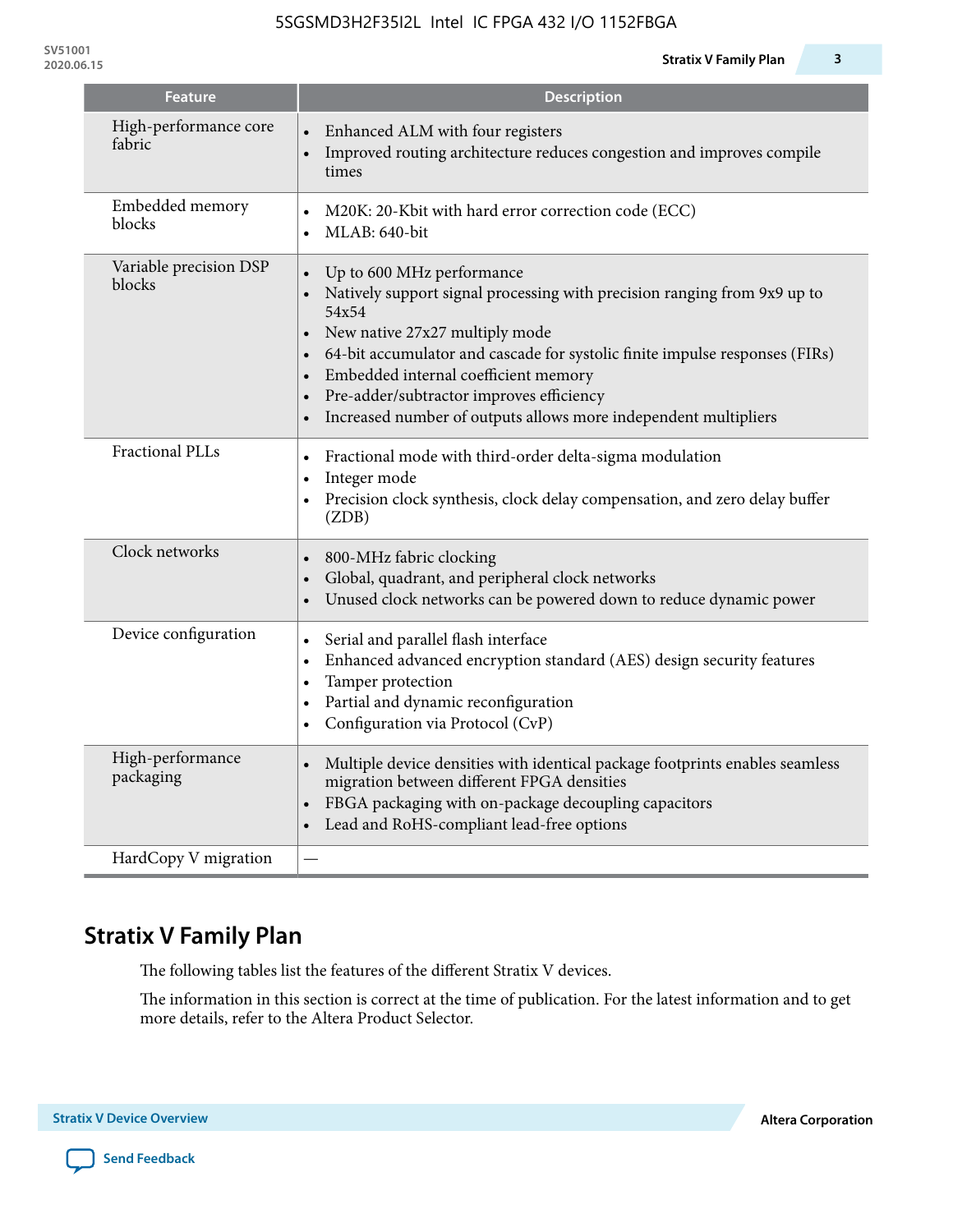#### **Table 2: Stratix V GT Device Features**

| <b>Feature</b>                                                            | 5SGTC5         | 5SGTC7         |  |  |  |  |  |
|---------------------------------------------------------------------------|----------------|----------------|--|--|--|--|--|
| Logic Elements (K)                                                        | 425            | 622            |  |  |  |  |  |
| ALMs                                                                      | 160,400        | 234,720        |  |  |  |  |  |
| Registers (K)                                                             | 642            | 939            |  |  |  |  |  |
| 28.05/12.5-Gbps Transceivers                                              | 4/32           | 4/32           |  |  |  |  |  |
| PCIe hard IP Blocks                                                       | $\mathbf{1}$   | $\mathbf{1}$   |  |  |  |  |  |
| <b>Fractional PLLs</b>                                                    | 28             | 28             |  |  |  |  |  |
| M20K Memory Blocks                                                        | 2,304          | 2,560          |  |  |  |  |  |
| M20K Memory (MBits)                                                       | 45             | 50             |  |  |  |  |  |
| Variable Precision Multipliers (18x18)                                    | 512            | 512            |  |  |  |  |  |
| Variable Precision Multipliers (27x27)                                    | 256            | 256            |  |  |  |  |  |
| DDR3 SDRAM x72 DIMM Interfaces                                            | $\overline{4}$ | $\overline{4}$ |  |  |  |  |  |
| User I/Os <sup>(1)</sup> , Full-Duplex LVDS, 28.05/12.5-Gbps Transceivers |                |                |  |  |  |  |  |
| Package <sup>(2)(3)</sup>                                                 | 5SGTC5         | 5SGTC7         |  |  |  |  |  |
| KF40-F1517 <sup>(4)</sup><br>$(40$ mm $)$                                 | 600, 150, 36   | 600, 150, 36   |  |  |  |  |  |

**Altera Corporation** 



<sup>(1)</sup> The number of GPIOs does not include transceiver I/Os. In the Quartus II software, the number of user I/Os includes transceiver I/Os.

 $^{(2)}$  Packages are flipchip ball grid array (1.0-mm pitch).

<sup>(3)</sup> Each package row offers pin migration (common board footprint) for all devices in the row.

<sup>(4)</sup> Migration between select Stratix V GT devices and Stratix V GX devices is available. For more information, refer to **Table 6** and to *AN 644: Migration Between Stratix V GX and Stratix V GT Devices*.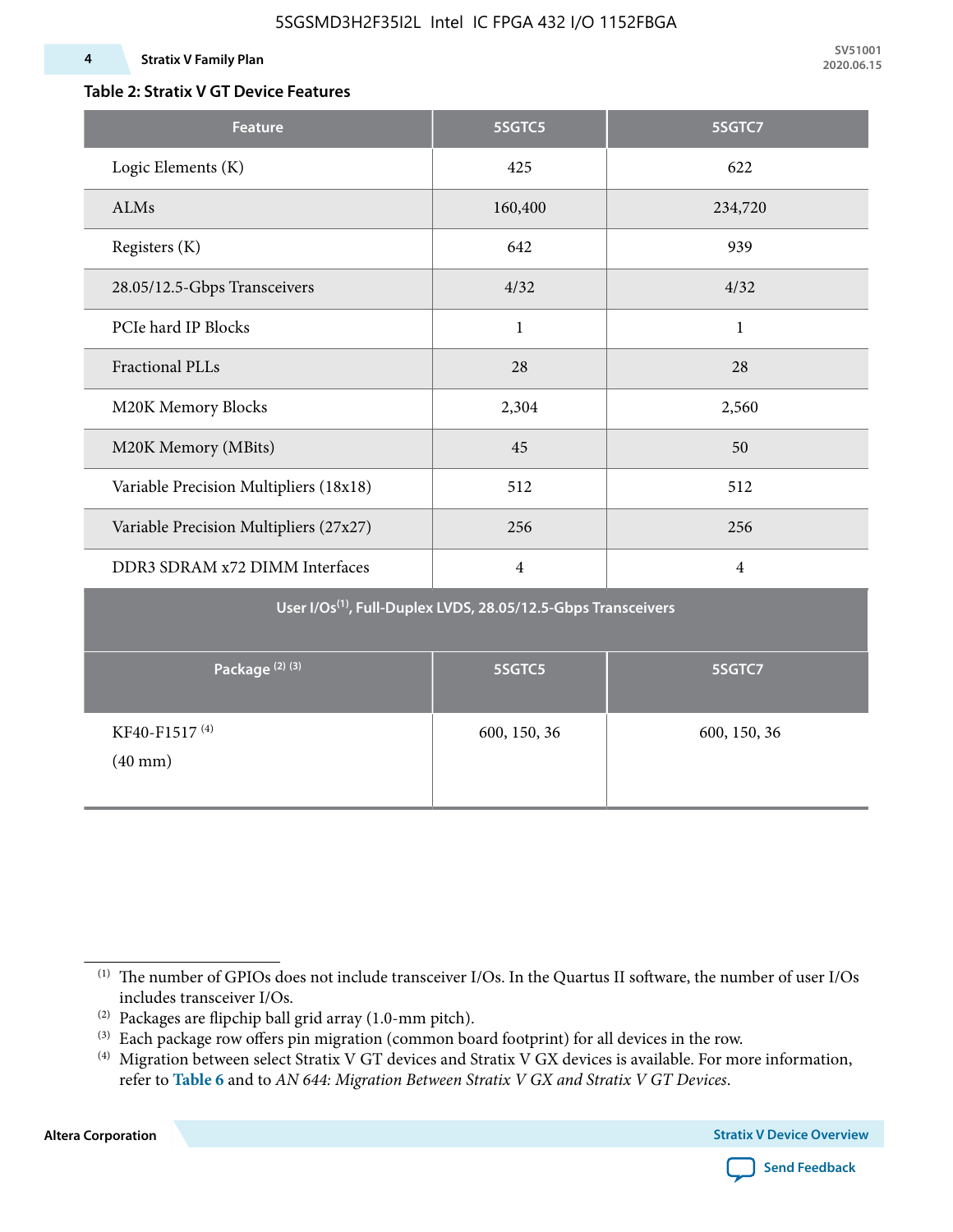#### **Table 3: Stratix V GX Device Features**

| <b>Features</b>                                                   | 5SGXA<br>3       | 5SGXA<br>4  | 5SGXA<br>5                 | 5SGXA<br>7                 | 5SGXA<br>9                 | 5SGXA<br>B                 | 5SGXB<br>5     | 5SGXB<br>$6\phantom{1}$ | 5SGXB<br>9     | 5SGXBB         |
|-------------------------------------------------------------------|------------------|-------------|----------------------------|----------------------------|----------------------------|----------------------------|----------------|-------------------------|----------------|----------------|
| Logic<br>Elements<br>(K)                                          | 340              | 420         | 490                        | 622                        | 840                        | 952                        | 490            | 597                     | 840            | 952            |
| ALMs                                                              | 128,300          | 158,500     | 185,000                    | 234,720                    | 317,000                    | 359,200                    | 185,000        | 225,400                 | 317,000        | 359,200        |
| Registers<br>(K)                                                  | 513              | 634         | 740                        | 939                        | 1,268                      | 1,437                      | 740            | 902                     | 1,268          | 1,437          |
| $14.1$ -Gbps<br>Transceive<br>rs                                  | 12, 24,<br>or 36 | 24 or<br>36 | 24, 36,<br>or 48           | 24, 36,<br>or 48           | 36 or<br>48                | 36 or<br>48                | 66             | 66                      | 66             | 66             |
| PCIe hard<br><b>IP Blocks</b>                                     | 1 or 2           | 1 or 2      | 1, 2, 0r<br>$\overline{4}$ | 1, 2, or<br>$\overline{4}$ | 1, 2, or<br>$\overline{4}$ | 1, 2, or<br>$\overline{4}$ | 1 or 4         | 1 or 4                  | 1 or 4         | 1 or 4         |
| Fractional<br>PLLs                                                | $20^{(5)}$       | 24          | 28                         | 28                         | 28                         | 28                         | 24             | 24                      | 32             | 32             |
| M20K<br>Memory<br><b>Blocks</b>                                   | 957              | 1,900       | 2,304                      | 2,560                      | 2,640                      | 2,640                      | 2,100          | 2,660                   | 2,640          | 2,640          |
| M20K<br>Memory<br>(MBits)                                         | 19               | 37          | 45                         | 50                         | 52                         | 52                         | 41             | 52                      | 52             | 52             |
| Variable<br>Precision<br>Multipliers<br>(18x18)                   | 512              | 512         | 512                        | 512                        | 704                        | 704                        | 798            | 798                     | 704            | 704            |
| Variable<br>Precision<br>Multipliers<br>(27x27)                   | 256              | 256         | 256                        | 256                        | 352                        | 352                        | 399            | 399                     | 352            | 352            |
| DDR <sub>3</sub><br><b>SDRAM</b><br>x72 DIMM<br>Interfaces<br>(6) | 6                | 6           | 6                          | 6                          | 6                          | 6                          | $\overline{4}$ | $\overline{4}$          | $\overline{4}$ | $\overline{4}$ |

 $^{\left(5\right)}$  The F1517 package contains 24 PLLs. The other packages with this device contain 20 PLLs.

(6) These are the maximum number of x72 interfaces available. The actual number of interfaces depends on the device package.

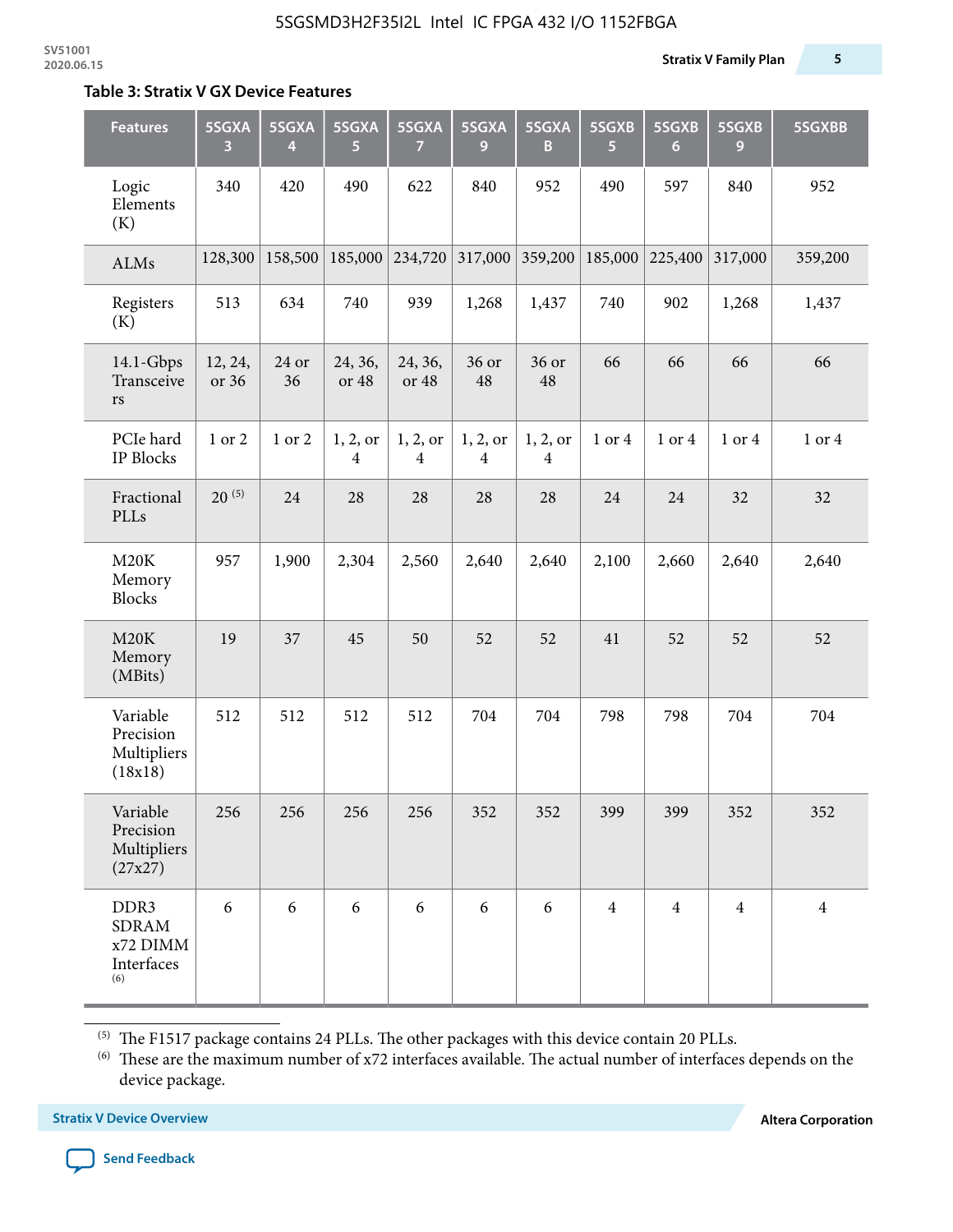#### 5SGSMD3H2F35I2L Intel IC FPGA 432 I/O 1152FBGA

#### **6 Stratix V Family Plan**

| User I/Os <sup>(1)</sup> , Full-Duplex LVDS, 14.1-Gbps Transceivers                  |                             |                          |                 |                 |                                 |                                 |                |                |        |        |
|--------------------------------------------------------------------------------------|-----------------------------|--------------------------|-----------------|-----------------|---------------------------------|---------------------------------|----------------|----------------|--------|--------|
| Package <sup>(2)(3)</sup><br>$(7)$ (8)                                               | 5SGXA3                      | 5SGXA4   5SGXA5   5SGXA7 |                 |                 | 5SGXA9                          | 5SGXA<br>B                      | 5SGXB5         | 5SGXB6         | 5SGXB9 | 5SGXBB |
| EH29-<br>H780<br>$(33$ mm $)$                                                        | 360, 90,<br>$12^{\text{H}}$ |                          |                 |                 |                                 |                                 |                |                |        |        |
| HF35-<br>$F1152^{(9)}$<br>$(35$ mm $)$                                               | 432,<br>108, 24             | 552,<br>138, 24          | 552,<br>138, 24 | 552,<br>138, 24 |                                 |                                 |                |                |        |        |
| KF35-<br>F1152<br>$(35$ mm $)$                                                       | 432,<br>108, 36             | 432,<br>108, 36          | 432,<br>108, 36 | 432,<br>108, 36 |                                 |                                 |                |                |        |        |
| KF40-<br>F1517<br>$(40$ mm $)$<br>KH40-<br>H1517 <sup>(9)</sup><br>$(45 \text{ mm})$ | 696,<br>174, 36             | 696,<br>174, 36          | 696,<br>174, 36 | 696,<br>174, 36 | 696,<br>174,<br>36 <sup>H</sup> | 696,<br>174,<br>36 <sup>H</sup> |                |                |        |        |
| NF40-<br>F1517 <sup>(4)</sup><br>$(40$ mm $)$                                        |                             |                          | 600,<br>150, 48 | 600,<br>150, 48 |                                 |                                 |                |                |        |        |
| RF40-<br>F1517<br>$(40$ mm $)$                                                       |                             |                          |                 |                 |                                 |                                 | 432,<br>108,66 | 432,<br>108,66 |        |        |

**Altera Corporation** 



<sup>(7)</sup> LVDS counts are full duplex channels. Each full duplex channel is one transmitter (TX) pair plus one receiver (RX) pair.

<sup>(8)</sup> A superscript  $H$  after the number of transceivers indicates that this device is only available in a hybrid package. Hybrid packages are slightly larger than conventional FBGAs. Refer to Altera's packaging documentation for more information.

<sup>(9)</sup> Migration between select Stratix V GX devices and Stratix V GS devices is available. For more information, refer to **Table 6**.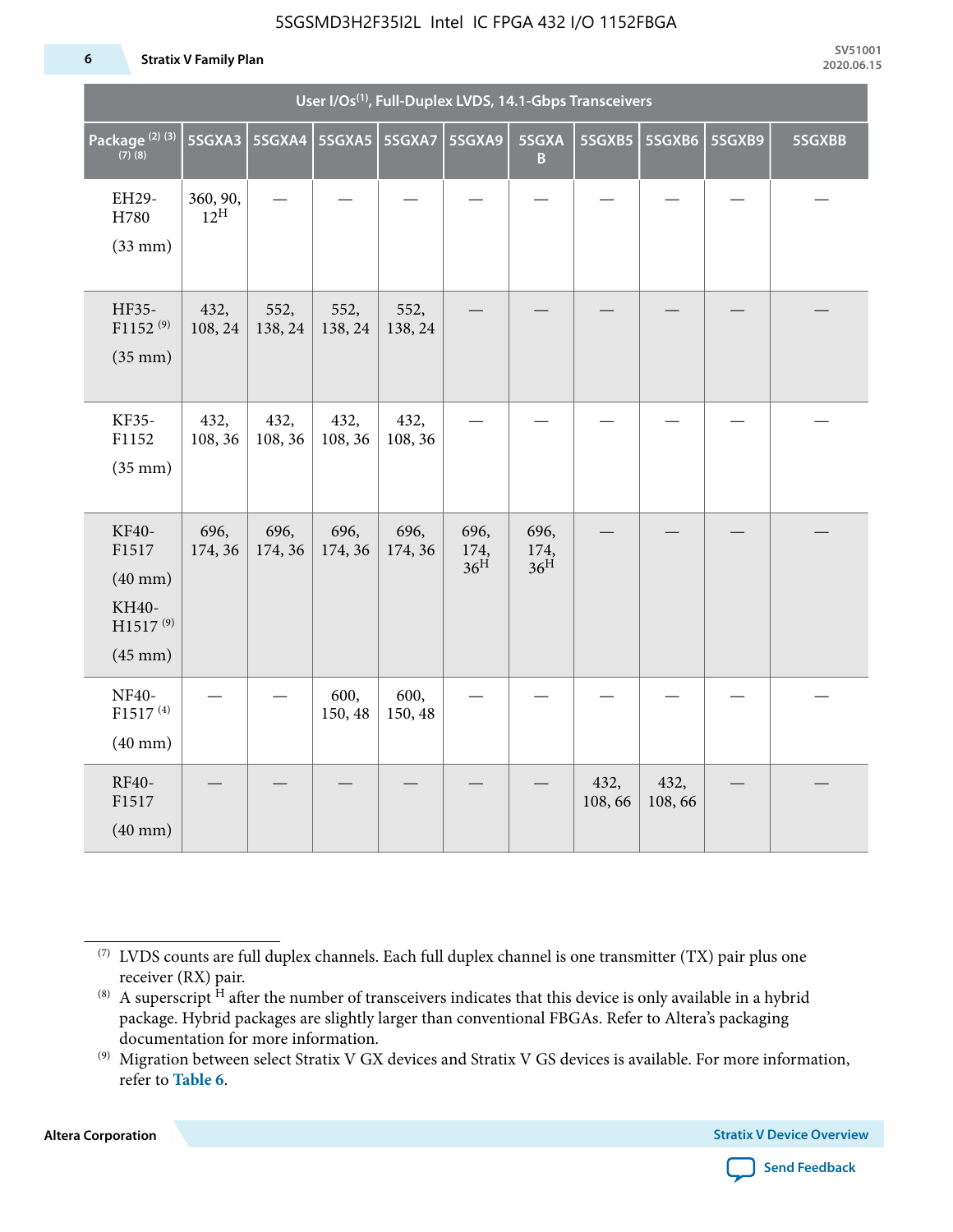| User I/Os <sup>(1)</sup> , Full-Duplex LVDS, 14.1-Gbps Transceivers |        |               |                 |                      |                 |                 |                 |                 |                                 |                           |
|---------------------------------------------------------------------|--------|---------------|-----------------|----------------------|-----------------|-----------------|-----------------|-----------------|---------------------------------|---------------------------|
| Package <sup>(2)(3)</sup><br>$(7)$ $(8)$                            | 5SGXA3 | <b>5SGXA4</b> |                 | <b>5SGXA5 5SGXA7</b> | 5SGXA9          | 5SGXA<br>B      | 5SGXB5          | <b>5SGXB6</b>   | <b>5SGXB9</b>                   | 5SGXBB                    |
| RF43-<br>F1760                                                      |        |               |                 |                      |                 |                 | 600,<br>150, 66 | 600,<br>150, 66 |                                 |                           |
| (42.5)<br>mm)                                                       |        |               |                 |                      |                 |                 |                 |                 |                                 |                           |
| RH43-<br>H1760<br>$(45 \text{ mm})$                                 |        |               |                 |                      |                 |                 |                 |                 | 600,<br>150,<br>66 <sup>H</sup> | 600, 150, 66 <sup>H</sup> |
| NF45-<br>F1932 <sup>(9)</sup><br>$(45 \text{ mm})$                  |        |               | 840,<br>210, 48 | 840,<br>210, 48      | 840,<br>210, 48 | 840,<br>210, 48 |                 |                 |                                 |                           |

#### **Table 4: Stratix V GS Device Features**

| <b>Features</b>                           | 5SGSD3       | 5SGSD4        | 5SGSD5       | 5SGSD6     | 5SGSD8         |
|-------------------------------------------|--------------|---------------|--------------|------------|----------------|
| Logic Elements (K)                        | 236          | 360           | 457          | 583        | 695            |
| <b>ALMs</b>                               | 89,000       | 135,840       | 172,600      | 220,000    | 262,400        |
| Registers (K)                             | 356          | 543           | 690          | 880        | 1,050          |
| $14.1$ -Gbps<br>transceivers              | 12 or 24     | 12, 24, or 36 | 24 or 36     | 36 or 48   | 36 or 48       |
| PCIe hard IP<br>blocks                    | $\mathbf{1}$ | $\mathbf{1}$  | $\mathbf{1}$ | 1, 2, or 4 | $1, 2,$ or $4$ |
| Fractional PLLs                           | 20           | $20^{(5)}$    | 24           | 28         | 28             |
| M20K Memory<br><b>Blocks</b>              | 688          | 957           | 2,014        | 2,320      | 2,567          |
| M20K Memory<br>(MBits)                    | 13           | 19            | 39           | 45         | 50             |
| Variable Precision<br>Multipliers (18x18) | 1,200        | 2,088         | 3,180        | 3,550      | 3,926          |
| Variable Precision<br>Multipliers (27x27) | 600          | 1,044         | 1,590        | 1,775      | 1,963          |

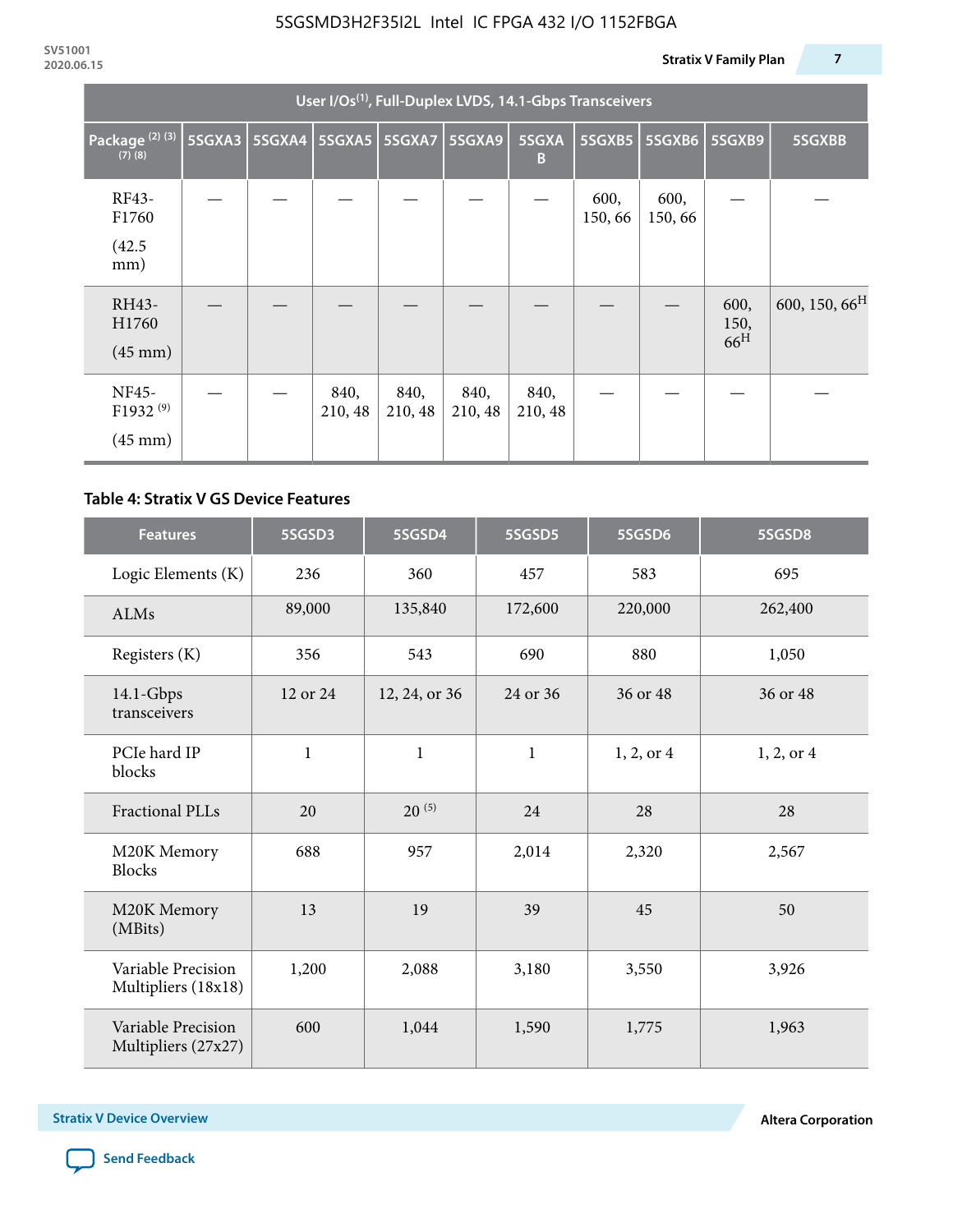**8 Stratix V Family Plan**

| <b>Features</b>                                                     | 5SGSD3          | 5SGSD4                   | 5SGSD5         | 5SGSD6       | 5SGSD8       |  |  |  |
|---------------------------------------------------------------------|-----------------|--------------------------|----------------|--------------|--------------|--|--|--|
| DDR3 SDRAM x72<br><b>DIMM</b> Interfaces                            | $\overline{2}$  | $\overline{4}$           | $\overline{4}$ | 6            | 6            |  |  |  |
| User I/Os <sup>(1)</sup> , Full-Duplex LVDS, 14.1-Gbps Transceivers |                 |                          |                |              |              |  |  |  |
| Package <sup>(2)</sup> (3)(7)(8)                                    | 5SGSD3          | 5SGSD4                   | 5SGSD5         | 5SGSD6       | 5SGSD8       |  |  |  |
| EH29-H780<br>$(33$ mm $)$                                           | 360, 90, $12^H$ | $360, 90, 12^{\text{H}}$ |                |              |              |  |  |  |
| HF35-F1152 <sup>(9)</sup><br>$(35 \text{ mm})$                      | 432, 108, 24    | 432, 108, 24             | 552, 138, 24   |              |              |  |  |  |
| KF40-F1517 <sup>(9)</sup><br>$(40 \text{ mm})$                      |                 | 696, 174, 36             | 696, 174, 36   | 696, 174, 36 | 696, 174, 36 |  |  |  |
| NF45-F1932 <sup>(9)</sup><br>$(45 \text{ mm})$                      |                 |                          |                | 840, 210, 48 | 840, 210, 48 |  |  |  |

#### **Table 5: Stratix V E Device Features**

| <b>Features</b>                        | 5SEE9   | 5SEEB   |
|----------------------------------------|---------|---------|
| Logic Elements (K)                     | 840     | 952     |
| ALMs                                   | 317,000 | 359,200 |
| Registers (K)                          | 1,268   | 1,437   |
| <b>Fractional PLLs</b>                 | 28      | 28      |
| M20K Memory Blocks                     | 2,640   | 2,640   |
| M20K Memory (MBits)                    | 52      | 52      |
| Variable Precision Multipliers (18x18) | 704     | 704     |
| Variable Precision Multipliers (27x27) | 352     | 352     |
| DDR3 SDRAM x72 DIMM Interfaces         | 6       | 6       |

**Altera Corporation** 

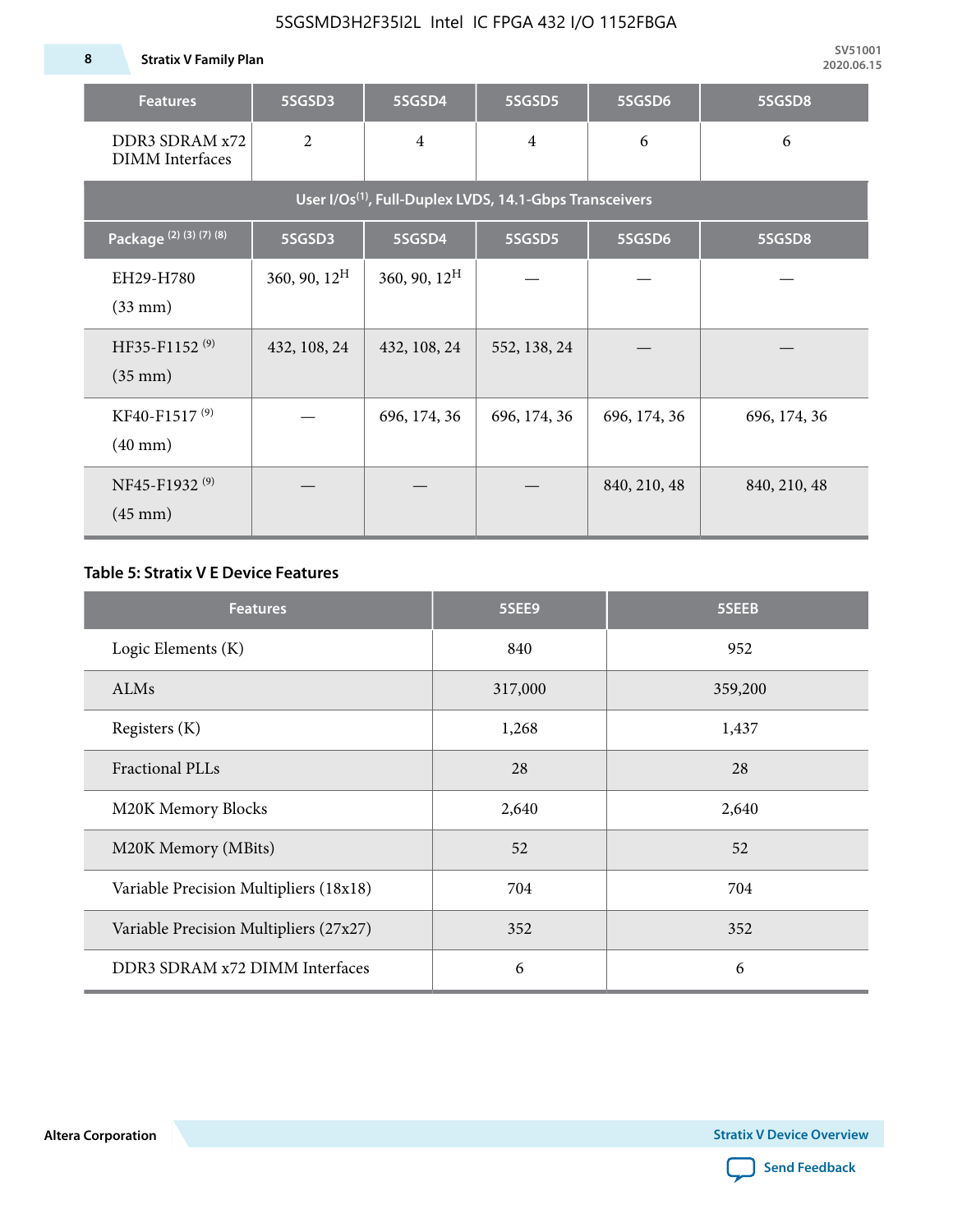| <b>JVJIUUI</b><br>2020.06.15 |                                |                                             | 9<br><b>Stratix V Family Plan</b> |  |  |  |  |  |  |  |  |
|------------------------------|--------------------------------|---------------------------------------------|-----------------------------------|--|--|--|--|--|--|--|--|
|                              |                                | User I/Os <sup>(1)</sup> , Full-Duplex LVDS |                                   |  |  |  |  |  |  |  |  |
|                              | Package (2) (3) (7) (8)        | 5SEE9                                       | 5SEEB                             |  |  |  |  |  |  |  |  |
|                              | H40-H1517<br>$(45 \text{ mm})$ | 696, $174^{\text{H}}$                       | 696, $174^{\text{H}}$             |  |  |  |  |  |  |  |  |
|                              | F45-F1932<br>$(45 \text{ mm})$ | 840, 210                                    | 840, 210                          |  |  |  |  |  |  |  |  |

#### **Table 6: Device Migration List Across All Stratix V Device Variants**

|                             |               | Package                            |                |                                           |                                                    |                       |               |                |                                    |               |                |
|-----------------------------|---------------|------------------------------------|----------------|-------------------------------------------|----------------------------------------------------|-----------------------|---------------|----------------|------------------------------------|---------------|----------------|
|                             | EH29-<br>H780 | HF35-<br>F1152 <sup>(</sup><br>10) | KF35-<br>F1152 | KF40-<br>F1517/<br>KH40-<br>H1517<br>(11) | NF40/<br>KF40-<br>F1517 <sup>(1</sup><br>$2)$ (13) | <b>RF40-</b><br>F1517 | H40-<br>H1517 | RF43-<br>F1760 | NF45-<br>F1932 <sup>(</sup><br>11) | F45-<br>F1932 | RH43-<br>H1760 |
| <b>Stratix V GX devices</b> |               |                                    |                |                                           |                                                    |                       |               |                |                                    |               |                |
| A3                          | Yes           | Yes                                | Yes            | Yes                                       |                                                    |                       |               |                |                                    |               |                |
| A4                          |               | Yes                                | Yes            | Yes                                       |                                                    |                       |               |                |                                    |               |                |
| A <sub>5</sub>              |               | Yes                                | Yes            | Yes                                       | Yes                                                |                       |               |                | Yes                                |               |                |
| A7                          |               | Yes                                | Yes            | Yes                                       | Yes                                                |                       |               |                | Yes                                |               |                |
| A9                          |               |                                    |                | Yes                                       |                                                    |                       |               |                | Yes                                |               |                |
| AB                          |               |                                    |                | Yes                                       |                                                    |                       |               |                | Yes                                |               |                |
| B <sub>5</sub>              |               |                                    |                |                                           |                                                    | Yes                   |               | Yes            |                                    |               |                |
| <b>B6</b>                   |               |                                    |                |                                           |                                                    | Yes                   |               | Yes            |                                    |               |                |
| <b>B9</b>                   |               |                                    |                |                                           |                                                    |                       |               |                |                                    |               | Yes            |
| <b>BB</b>                   |               |                                    |                |                                           |                                                    |                       |               |                |                                    |               | Yes            |

 $(10)$  All devices in this column are in the HF35 package and have twenty-four 14.1-Gbps transceivers.



<sup>(11)</sup> Different devices within this column have small differences in the overall package height. When multiple Stratix V devices with different package heights are placed on a single board, a single-piece heatsink may not cover the devices evenly. Refer to *AN 670: Thermal Solutions to Address Height Variation in Stratix V Packages*.

<sup>(12)</sup> The 5SGTC5/7 devices in the KF40 package have four 28.05-Gbps transceivers and thirty-two 12.5-Gbps transceivers. Other devices in this column are in the NF40 package and have forty-eight 14.1-Gbps transceivers.

<sup>(13)</sup> For more information, refer to *AN 644: Migration Between Stratix V GX and Stratix V GT Devices*.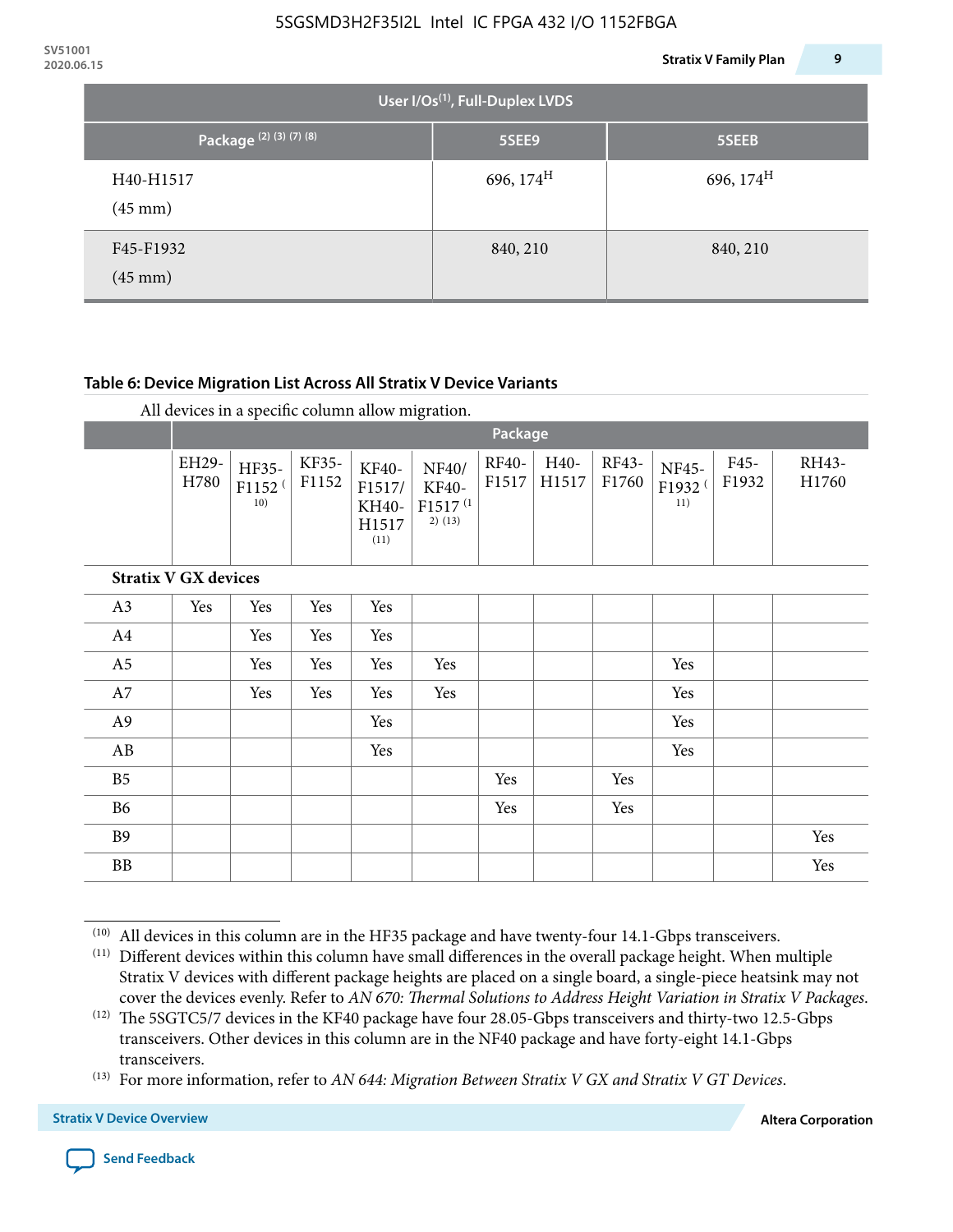#### 5SGSMD3H2F35I2L Intel IC FPGA 432 I/O 1152FBGA

#### **10 Low-Power Serial Transceivers**

**Package**

|                             |                             |     |     |     | - |     |     |     |  |
|-----------------------------|-----------------------------|-----|-----|-----|---|-----|-----|-----|--|
|                             | <b>Stratix V GT devices</b> |     |     |     |   |     |     |     |  |
| C <sub>5</sub>              |                             |     |     | Yes |   |     |     |     |  |
| C7                          |                             |     |     | Yes |   |     |     |     |  |
| <b>Stratix V GS devices</b> |                             |     |     |     |   |     |     |     |  |
| D <sub>3</sub>              | Yes                         | Yes |     |     |   |     |     |     |  |
| D <sub>4</sub>              | Yes                         | Yes | Yes |     |   |     |     |     |  |
| D <sub>5</sub>              |                             | Yes | Yes |     |   |     |     |     |  |
| D <sub>6</sub>              |                             |     | Yes |     |   |     | Yes |     |  |
| D <sub>8</sub>              |                             |     | Yes |     |   |     | Yes |     |  |
| <b>Stratix V E devices</b>  |                             |     |     |     |   |     |     |     |  |
| E <sub>9</sub>              |                             |     |     |     |   | Yes |     | Yes |  |
| $\rm EB$                    |                             |     |     |     |   | Yes |     | Yes |  |
|                             |                             |     |     |     |   |     |     |     |  |

**Note:** To verify the pin migration compatibility, use the Pin Migration View window in the Quartus II software Pin Planner.

#### **Related Information**

• **[Altera Product Selector](http://www.altera.com/products/selector/psg-selector.html#)**

Provides the latest information about Altera products.

- **[For more information about verifying the pin migration compatibility, refer to the I/O](http://www.altera.com/literature/hb/qts/qts_qii52013.pdf) [Management chapter in volume 2 of the Quartus II Handbook.](http://www.altera.com/literature/hb/qts/qts_qii52013.pdf)**
- **[For full package details, refer to the Package information datasheet for Altera devices.](http://www.altera.com/support/devices/packaging/specifications/pkg-pin/spe-index.jsp)**
- **[AN 644: Migration Between Stratix V GX and Stratix V GT Devices](http://www.altera.com/literature/an/an644.pdf)**
- **[AN 670: Thermal Solutions to Address Height Variation in Stratix V Packages](http://www.altera.com/literature/an/an670.pdf)**

### **Low-Power Serial Transceivers**

Stratix V FPGAs deliver the industry's most flexible transceivers with the highest bandwidth from 600 Mbps to 28.05 Gbps, low bit error ratio (BER), and low power. Stratix V transceivers have many enhancements to improve flexibility and robustness. These enhancements include robust analog receiver clock and data recovery (CDR), advanced pre-emphasis, and equalization. In addition, each channel provides full featured embedded PCS hard IP to simplify the design, lower the power, and save valuable core resources.

Stratix V transceivers are compliant with a wide range of standard protocols and data rates and are equipped with a variety of signal conditioning features to support backplane, optical module, and chip-tochip applications.

Stratix V transceivers are located on the left and right sides of the device, as shown in the figure below. The transceivers are isolated from the rest of the chip to prevent core and I/O noise from coupling into the transceivers, thereby ensuring optimal signal integrity. The transceiver channels consist of the physical medium attachment (PMA), PCS, and high-speed clock networks. You can also configure unused transceiver PMA channels as additional transmitter PLLs.

**Altera Corporation Stratix V Device Overview**

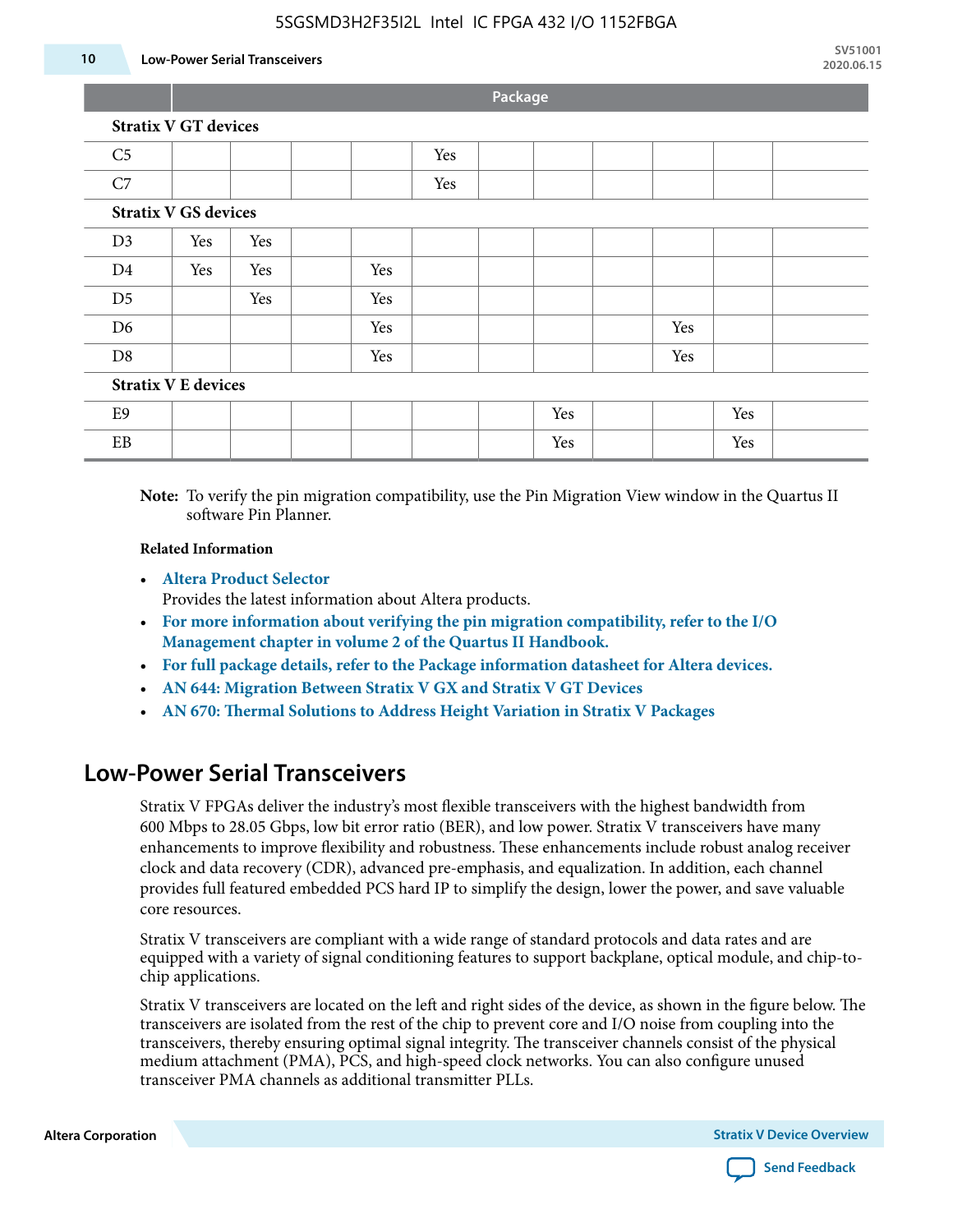#### **Figure 1: Stratix V GT, GX, and GS Device Chip View**

This figure represents one variant of a Stratix V device with transceivers. Other variants may have a different floorplan than the one shown here.



(1) You can use the unused transceiver channels as additional transceiver transmitter PLLs.

The following table lists the PMA features for the Stratix V transceivers.

#### **Table 7: Transceiver PMA Features**

| <b>Feature</b>        | <b>Capability</b>                                                                              |
|-----------------------|------------------------------------------------------------------------------------------------|
| Chip-to-chip support  | 28.05 Gbps and 12.5 Gbps (Stratix V GT devices) and<br>14.1 Gbps (Stratix V GX and GS devices) |
| Backplane support     | 12.5 Gbps (Stratix V GX, GS, and GT devices)                                                   |
| Cable driving support | PCIe cable and eSATA applications                                                              |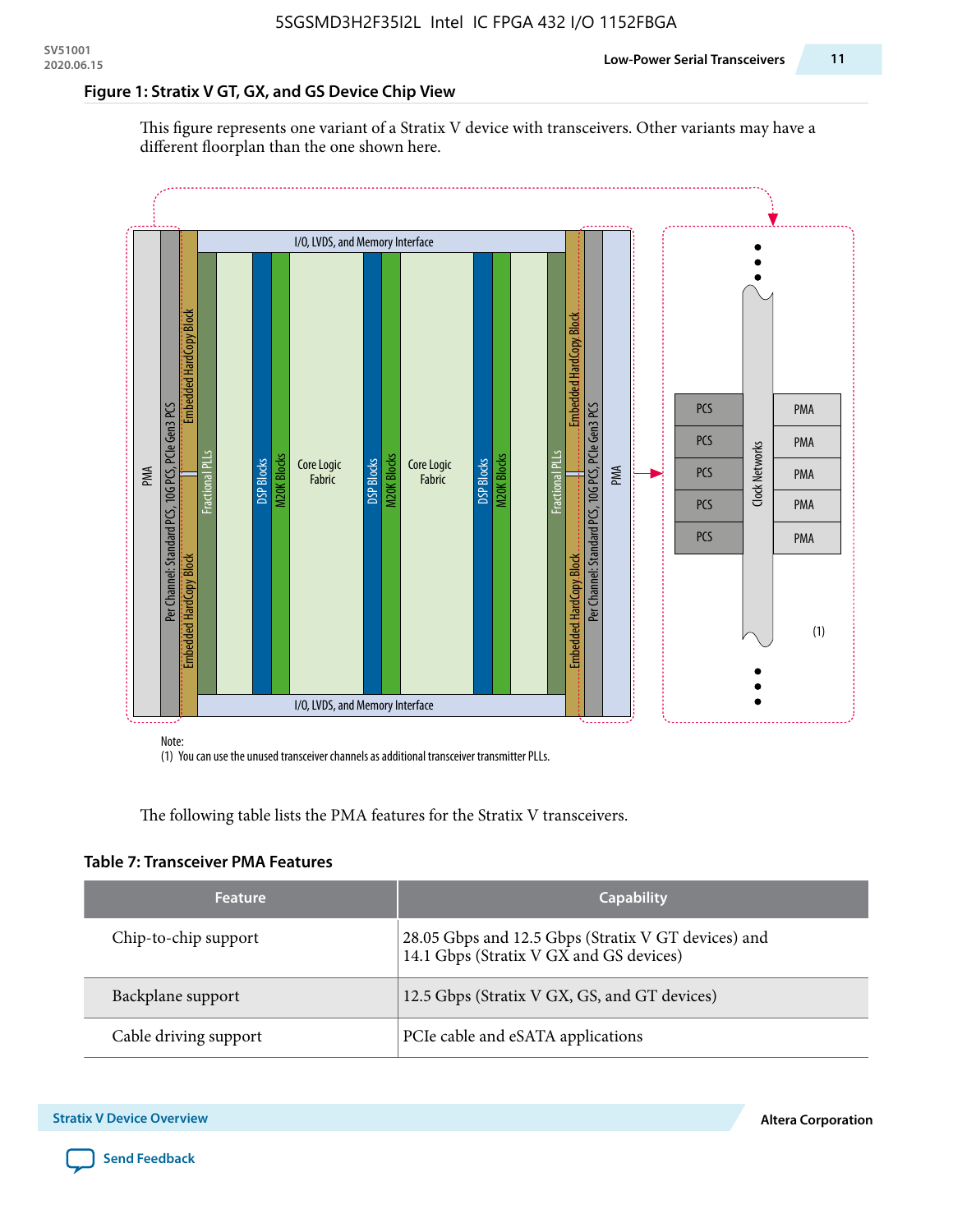5SGSMD3H2F35I2L Intel IC FPGA 432 I/O 1152FBGA

**12 Low-Power Serial Transceivers**

| <b>Feature</b>                                      | <b>Capability</b>                                                                                                                                                         |
|-----------------------------------------------------|---------------------------------------------------------------------------------------------------------------------------------------------------------------------------|
| Optical module support with EDC                     | 10G Form-factor Pluggable (XFP), Small Form-factor Pluggable<br>(SFP+), Quad Small Form-factor Pluggable (QSFP), CXP, 100G<br>Pluggable (CFP), 100G Form-factor Pluggable |
| Continuous Time Linear Equalization<br>(CTLE)       | Receiver 4-stage linear equalization to support high-attenuation<br>channels                                                                                              |
| Decision Feedback Equalization (DFE)                | Receiver 5-tap digital equalizer to minimize losses and crosstalk                                                                                                         |
| Adaptive equalization (AEQ)                         | Adaptive engine to automatically adjust equalization to<br>compensate for changes over time                                                                               |
| PLL-based clock recovery                            | Superior jitter tolerance versus phase interpolation techniques                                                                                                           |
| Programmable deserialization and word<br>alignment  | Flexible deserialization width and configurable word alignment<br>patterns                                                                                                |
| Transmitter equalization (pre-emphasis)             | Transmitter driver 4-tap pre-emphasis and de-emphasis for<br>protocol compliance under lossy conditions                                                                   |
| Ring and LC oscillator transmitter PLLs             | Choice of transmitter PLLs per channel, optimized for specific<br>protocols and applications                                                                              |
| On-chip instrumentation (EyeQ data-<br>eye monitor) | Allows non-intrusive on-chip monitoring of both width and<br>height of the data eye                                                                                       |
| Dynamic reconfiguration                             | Allows reconfiguration of single channels without affecting<br>operation of other channels                                                                                |
| Protocol support                                    | Compliance with over 50 industry standard protocols in the<br>range of 600 Mbps to 28.05 Gbps                                                                             |

The Stratix V core logic connects to the PCS through an 8-, 10-, 16-, 20-, 32-, 40-, 64-, or 66-bit interface, depending on the transceiver data rate and protocol. Stratix V devices contain PCS hard IP to support PCIe Gen3, Gen2, Gen1, Interlaken, 10GE, XAUI, GbE, SRIO, CPRI, and GPON protocols. All other standard and proprietary protocols are supported through the transceiver PCS hard IP. The following table lists the transceiver PCS features.

#### **Table 8: Transceiver PCS Features**

| <b>Protocol</b> | Data Rates (Gbps)     | <b>Transmitter Data Path</b>                                                                  | <b>Receiver Data Path</b>                                                                                  |
|-----------------|-----------------------|-----------------------------------------------------------------------------------------------|------------------------------------------------------------------------------------------------------------|
| Custom PHY      | $0.6 \text{ to } 8.5$ | Phase compensation FIFO, byte<br>serializer, 8B/10B encoder,<br>bit-slip, and channel bonding | Word aligner, de-skew FIFO,<br>rate match FIFO, 8B/10B<br>decoder, byte deserializer, and<br>byte ordering |

**Altera Corporation** 

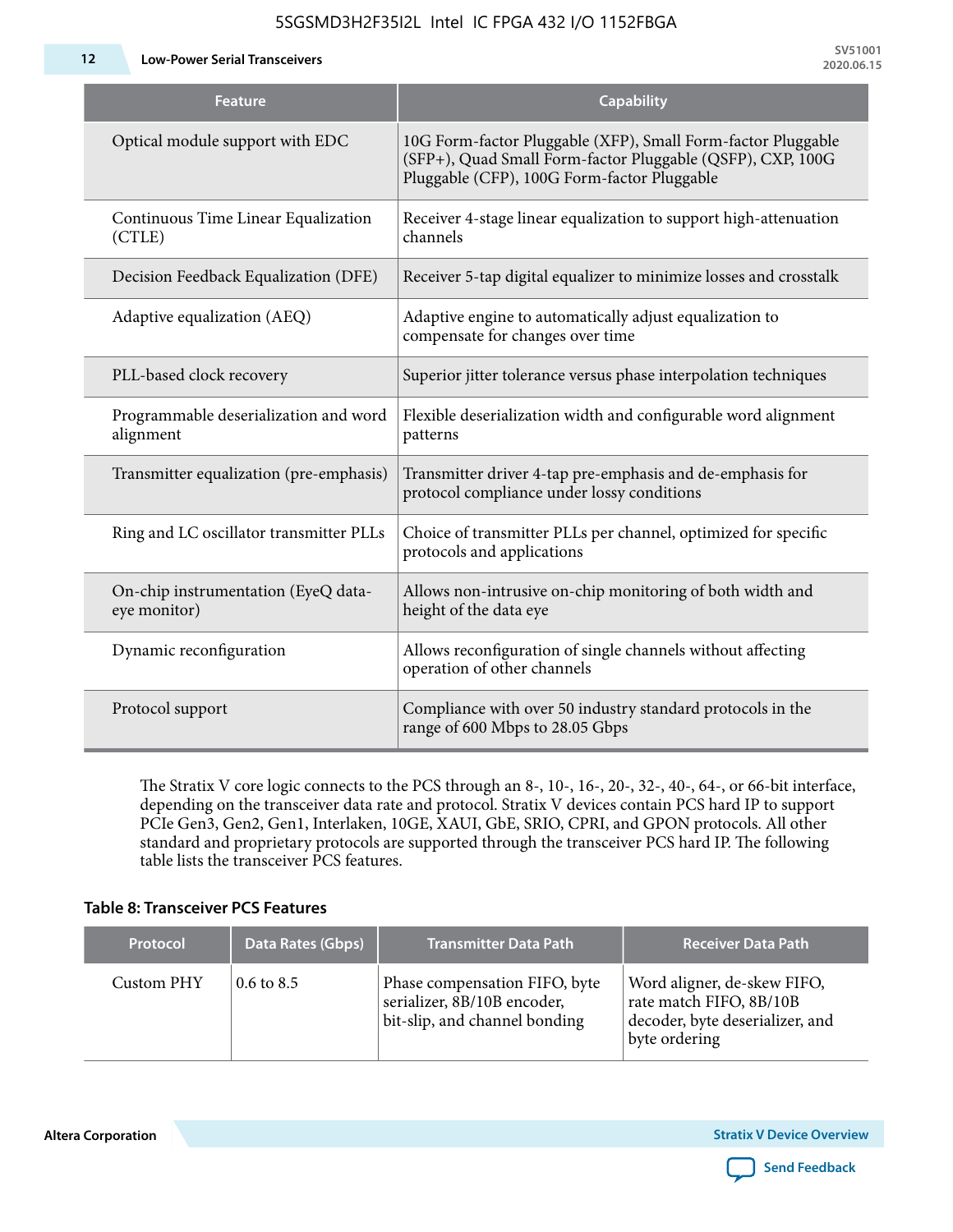#### 5SGSMD3H2F35I2L Intel IC FPGA 432 I/O 1152FBGA

**SV51001**

#### **2020.06.15 PCIe Gen3, Gen2, and Gen1 Hard IP (Embedded HardCopy Block) 13**

| Protocol                            | Data Rates (Gbps) | <b>Transmitter Data Path</b>                                                                             | <b>Receiver Data Path</b>                                                                                                               |  |
|-------------------------------------|-------------------|----------------------------------------------------------------------------------------------------------|-----------------------------------------------------------------------------------------------------------------------------------------|--|
| Custom 10G<br><b>PHY</b>            | 9.98 to 14.1      | TX FIFO, gear box, and bit-slip                                                                          | RX FIFO and gear box                                                                                                                    |  |
| x1, x4, x8 PCIe<br>Gen1 and Gen2    | 2.5 and 5.0       | Same as custom PHY plus PIPE<br>2.0 interface to core logic                                              | Same as custom PHY plus<br>PIPE 2.0 interface to core logic                                                                             |  |
| x1, x4, x8 PCIe<br>Gen <sub>3</sub> | 8                 | Phase compensation FIFO,<br>encoder, scrambler, gear box, and<br>bit-slip                                | Block synchronization, rate<br>match FIFO, decoder,<br>de-scrambler, and phase<br>compensation FIFO                                     |  |
| 10G Ethernet                        | 10.3125           | TX FIFO, 64/66 encoder,<br>scrambler, and gear box                                                       | RX FIFO, 64/66 decoder,<br>de-scrambler, block synchro-<br>nization, and gear box                                                       |  |
| Interlaken                          | 4.9 to 14.1       | TX FIFO, frame generator,<br>CRC-32 generator, scrambler,<br>disparity generator, and gear box           | RX FIFO, frame generator,<br>CRC-32 checker, frame<br>decoder, descrambler,<br>disparity checker, block<br>synchronization, and gearbox |  |
| OTN 40 and<br>100                   | $(4+1)$ x 11.3    | TX FIFO, channel bonding, and<br>byte serializer                                                         | RX FIFO, lane deskew, and<br>byte de-serializer                                                                                         |  |
|                                     | $(10+1)$ x 11.3   |                                                                                                          |                                                                                                                                         |  |
| GbE                                 | 1.25              | Same as custom PHY plus GbE<br>state machine                                                             | Same as custom PHY plus<br>GbE state machine                                                                                            |  |
| <b>XAUI</b>                         | 3.125 to 4.25     | Same as custom PHY plus XAUI<br>state machine for bonding four<br>channels                               | Same as custom PHY plus<br>XAUI state machine for re-<br>aligning four channels                                                         |  |
| <b>SRIO</b>                         | 1.25 to 6.25      | Same as custom PHY plus SRIO<br>V2.1 compliant x2 and x4 channel   SRIO V2.1 compliant x2 and<br>bonding | Same as custom PHY plus<br>x4 deskew state machine                                                                                      |  |
| <b>CPRI</b>                         | 0.6144 to 9.83    | Same as custom PHY plus TX<br>deterministic latency                                                      | Same as custom PHY plus RX<br>deterministic latency                                                                                     |  |
| <b>GPON</b>                         | 1.25, 2.5, and 10 | Same as custom PHY                                                                                       | Same as custom PHY                                                                                                                      |  |

# **PCIe Gen3, Gen2, and Gen1 Hard IP (Embedded HardCopy Block)**

Stratix V devices have PCIe hard IP designed for performance, ease-of-use, and increased functionality. The PCIe hard IP consists of the PCS, data link, and transaction layers. The PCIe hard IP supports Gen3, Gen2, and Gen1 end point and root port up to x8 lane configurations.

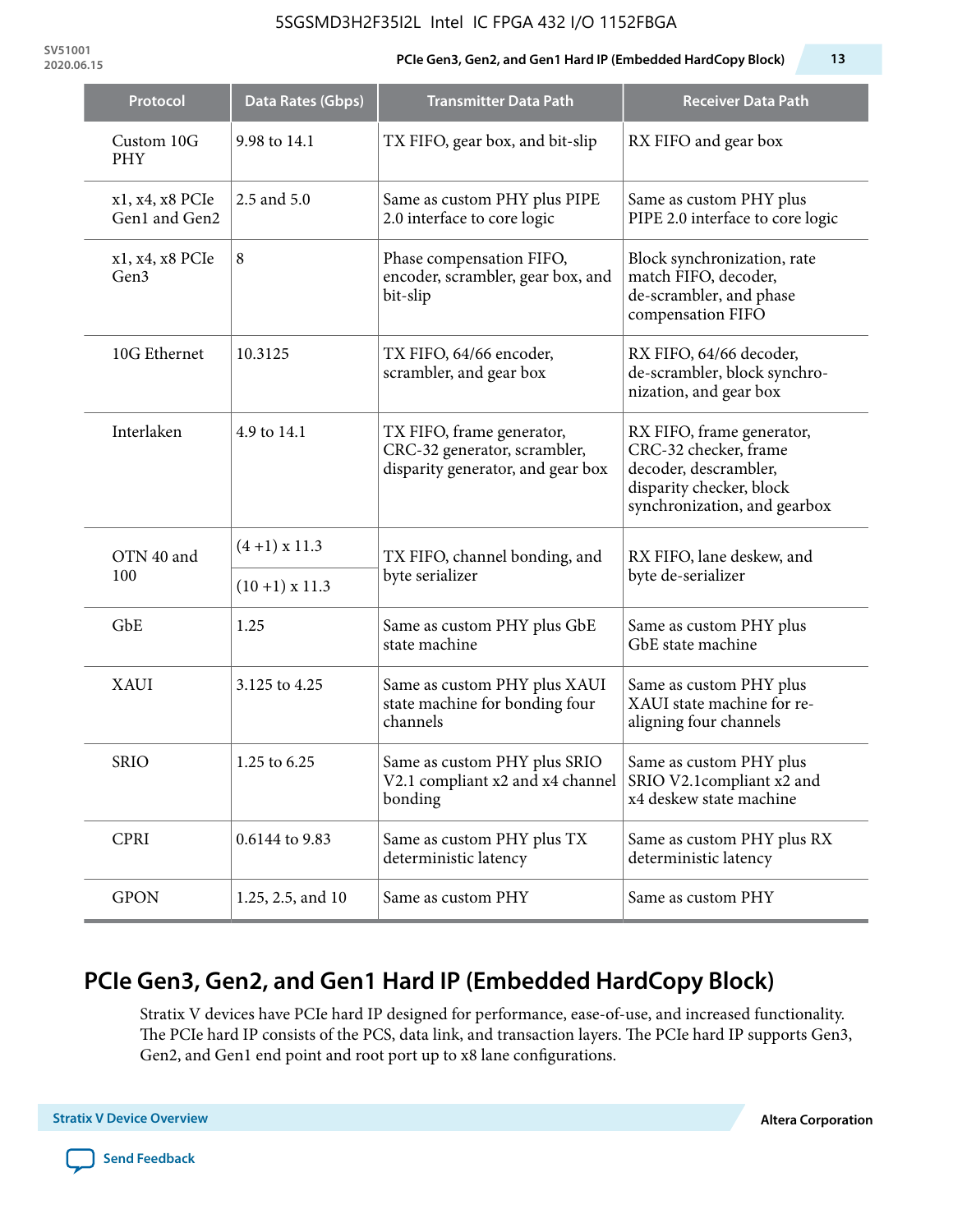#### **14 External Memory and GPIO**

The Stratix V PCIe hard IP operates independently from the core logic, which allows the PCIe link to wake up and complete link training in less than 100 ms while the Stratix V device completes loading the programming file for the rest of the FPGA. The PCIe hard IP also provides added functionality, which helps support emerging features such as Single Root I/O Virtualization (SR-IOV) or optional protocol extensions. In addition, the Stratix V device PCIe hard IP has improved end-to-end data path protection using ECC and enables device CvP.

In all Stratix V devices, the primary PCIe hard IP that supports CvP is always in the bottom left corner of the device (IOBANK\_B0L) when viewing the die from the top.

### **External Memory and GPIO**

Each Stratix V I/O block has a hard FIFO that improves the resynchronization margin as data is transferred from the external memory to the FPGA.

The hard FIFO also lowers PHY latency, resulting in higher random access performance. GPIOs include on-chip dynamic termination to reduce the number of external components and minimize reflections. On-package decoupling capacitors suppress noise on the power lines, which reduce noise coupling into the I/Os. Memory banks are isolated to prevent core noise from coupling to the output, thus reducing jitter and providing optimal signal integrity.

The external memory interface block uses advanced calibration algorithms to compensate for process, voltage and temperature (PVT) variations in the FPGA and external memory components. The advanced algorithms ensure maximum bandwidth and a robust timing margin across all conditions. Stratix V devices deliver a complete memory solution with the High Performance Memory Controller II (HPMC II) and UniPHY MegaCore® IP that simplifies a design for today's advanced memory modules. The following table lists external memory interface block performance.

| Interface         | Performance (MHz) |
|-------------------|-------------------|
| DDR3              | 933               |
| DDR <sub>2</sub>  | 400               |
| QDR II            | 350               |
| $QDR II+$         | 550               |
| <b>RLDRAM II</b>  | 533               |
| <b>RLDRAM III</b> | 800               |

#### **Table 9: External Memory Interface Performance**

The specifications listed in this table are performance targets. For a current achievable performance, use the *External Memory Interface Spec Estimator*.

#### **Related Information**

**[External Memory Interface Spec Estimator](http://www.altera.com/technology/memory/estimator/mem-emif-index.html)**

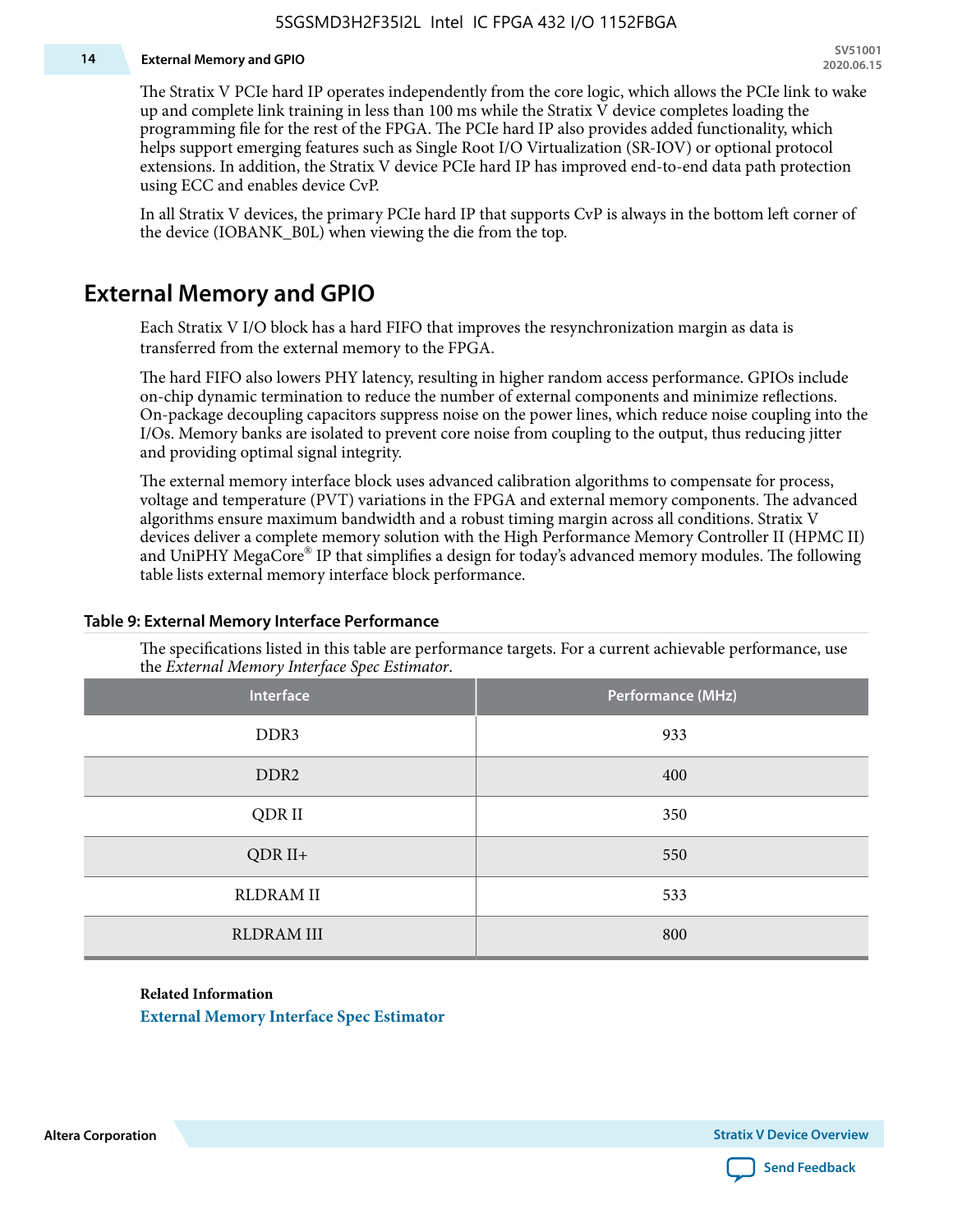# **Adaptive Logic Module**

Stratix V devices use an improved ALM to implement logic functions more efficiently. The Stratix V ALM has eight inputs with a fracturable look-up table (LUT), two dedicated embedded adders, and four dedicated registers.

The Stratix V ALM has the following enhancements:

- Packs 6% more logic when compared with the ALM found in Stratix IV devices.
- Implements select 7-input LUT-based functions, all 6-input logic functions, and two independent functions consisting of smaller LUT sizes (such as two independent 4-input LUTs) to optimize core usage.
- Adds more registers (four registers per 8-input fracturable LUT). More registers allow Stratix V devices to maximize core performance at a higher core logic usage and provides easier timing closure for register-rich and heavily pipelined designs.

The Quartus II software leverages the Stratix V ALM logic structure to deliver the highest performance, optimal logic usage, and lowest compile times. The Quartus II software simplifies design re-use because it automatically maps legacy Stratix designs into the new Stratix V ALM architecture.

# **Clocking**

The Stratix V device core clock network is designed to support 800-MHz fabric operations and 1,066-MHz and 1,600-Mbps external memory interfaces.

The clock network architecture is based on Altera's proven global, quadrant, and peripheral clock structure, which is supported by dedicated clock input pins and fractional clock synthesis PLLs. The Quartus II software identifies all unused sections of the clock network and powers them down, which reduces power consumption.

# **Fractional PLL**

Stratix V devices contain up to 32 fractional PLLs.

You can use the fractional PLLs to reduce both the number of oscillators required on the board and the clock pins used in the FPGA by synthesizing multiple clock frequencies from a single reference clock source. In addition, you can use the fractional PLLs for clock network delay compensation, zero delay buffering, and transmitter clocking for transceivers. Fractional PLLs can be individually configured for integer mode or fractional mode with third-order delta-sigma modulation.

# **Embedded Memory**

Stratix V devices contain two types of embedded memory blocks: MLAB (640-bit) and M20K (20-Kbit). MLAB blocks are ideal for wide and shallow memories. M20K blocks are useful for supporting larger memory configurations and include ECC.

Both types of memory blocks operate up to 600 MHz and can be configured to be a single- or dual-port RAM, FIFO, ROM, or shift register. These memory blocks are flexible and support a number of memory configurations, as shown in the following table.

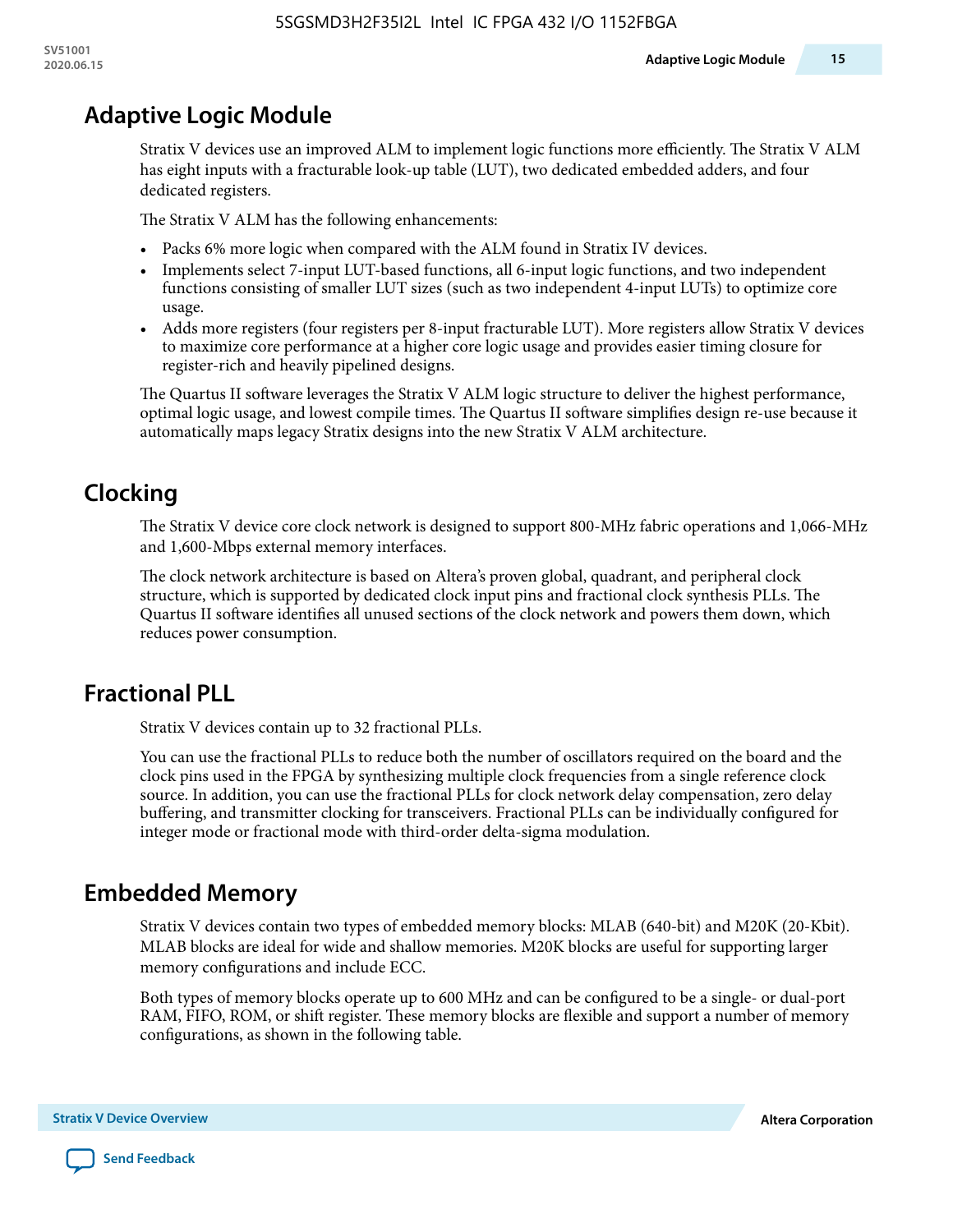#### **16 Variable Precision DSP Block**

**SV51001 2020.06.15**

#### **Table 10: Embedded Memory Block Configuration**

| MLAB (640 Bits) | M20K (20,480 Bits) |
|-----------------|--------------------|
|                 | 512x40             |
|                 | 1Kx20              |
| 32x20           | 2Kx10              |
| 64x10           | 4Kx5               |
|                 | 8Kx2               |
|                 | 16Kx1              |

The Quartus II software simplifies design re-use by automatically mapping memory blocks from legacy Stratix devices into the Stratix V memory architecture.

### **Variable Precision DSP Block**

Stratix V FPGAs feature the industry's first variable precision DSP block that you can configure to natively support signal processing with precision ranging from 9x9 to 36x36.

You can independently configure each DSP block at compile time as either a dual 18x18 multiply accumulate or a single 27x27 multiply accumulate. With a dedicated 64-bit cascade bus, you can cascade multiple variable precision DSP blocks to implement even higher precision DSP functions efficiently. The following table describes how variable precision is accommodated within a DSP block or by using multiple blocks.

| <b>Multiplier Size</b><br>(bits) | <b>DSP Block Resources</b>          | <b>Expected Usage</b>                                      |
|----------------------------------|-------------------------------------|------------------------------------------------------------|
| 9x9                              | 1/3 of variable precision DSP block | Low precision fixed point                                  |
| 18x18                            | 1/2 of variable precision DSP block | Medium precision fixed point                               |
| 27x27                            | 1 variable precision DSP block      | High precision fixed or single precision<br>floating point |
| 36x36                            | 2 variable precision DSP blocks     | Very high precision fixed point                            |

#### **Table 11: Variable Precision DSP Block Configurations**

Complex multiplication is common in DSP algorithms. One of the most popular applications of complex multipliers is the fast Fourier transform (FFT) algorithm, which increases precision requirements on only one side of the multiplier. The variable precision DSP block is designed to support the FFT algorithm with a proportional increase in DSP resources with precision growth. The following table lists complex multipli‐ cation with variable precision DSP blocks.

**Altera Corporation** 

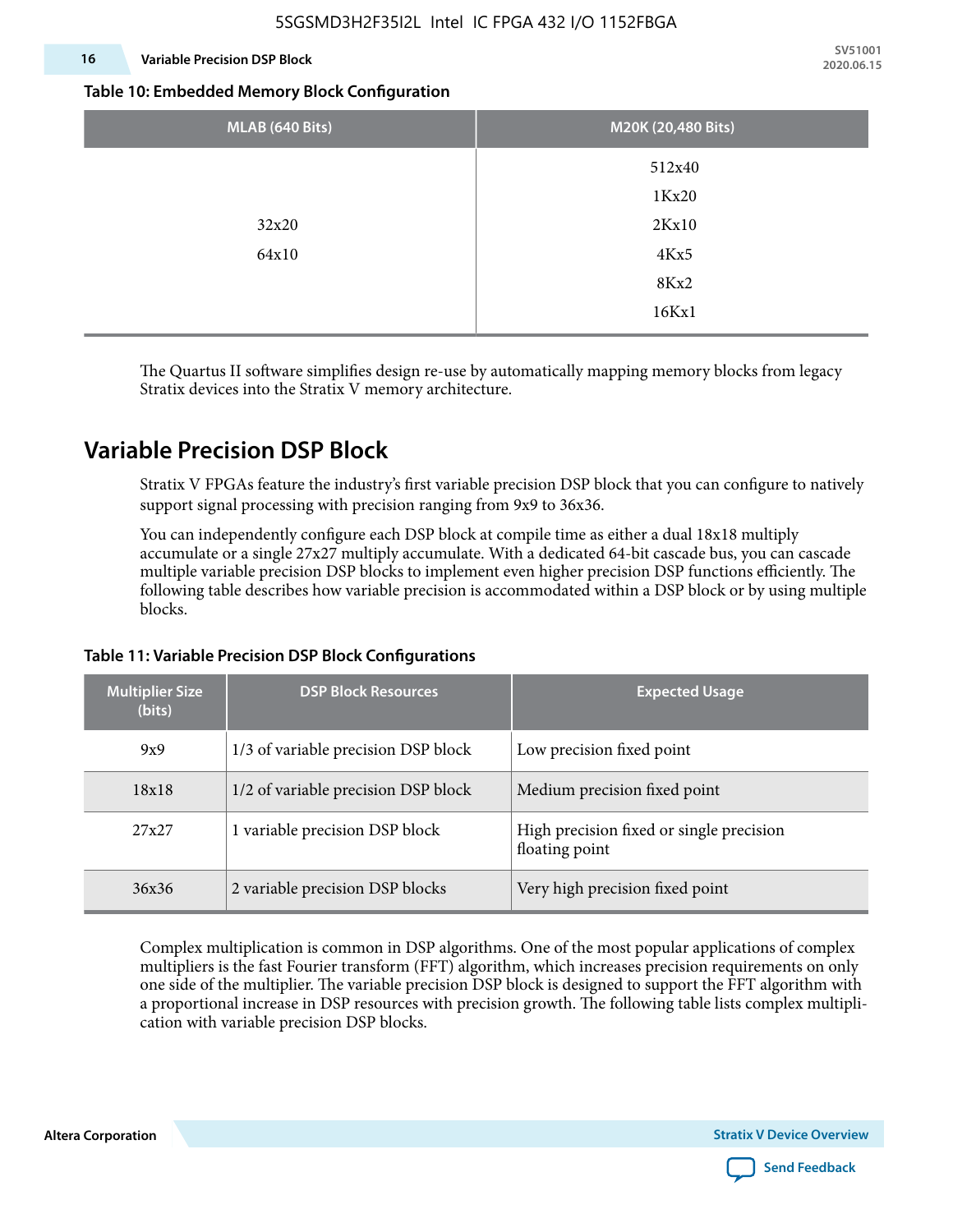| <b>Multiplier Size</b><br>(bits) | <b>DSP Block Resources</b>      | <b>Expected Usage</b>                     |
|----------------------------------|---------------------------------|-------------------------------------------|
| 18x18                            | 2 variable precision DSP blocks | Resource optimized FFTs                   |
| 18x25                            | 3 variable precision DSP blocks | Accommodate bit growth through FFT stages |
| 18x36                            | 4 variable precision DSP blocks | Highest precision FFT stages              |
| 27x27                            | 4 variable precision DSP blocks | Single precision floating point           |

#### **Table 12: Complex Multiplication with Variable Precision DSP Blocks**

For FFT applications with high dynamic range requirements, only the Altera $^\circ$  FFT MegaCore offers an option of single precision floating point implementation, with the resource usage and performance similar to high-precision fixed point implementations.

Other new features include:

- 64-bit accumulator, the largest in the industry
- Hard pre-adder, available in both 18- and 27-bit modes
- Cascaded output adders for efficient systolic FIR filters
- Internal coefficient register banks
- Enhanced independent multiplier operation
- Efficient support for single- and double-precision floating point arithmetic
- Ability to infer all the DSP block modes through HDL code using the Altera Complete Design Suite

The variable precision DSP block is ideal for higher bit precision in high-performance DSP applications. At the same time, the variable precision DSP block can efficiently support the many existing 18-bit DSP applications, such as high definition video processing and remote radio heads. Stratix V FPGAs, with the variable precision DSP block architecture, are the only FPGA family that can efficiently support many different precision levels, up to and including floating point implementations. This flexibility results in increased system performance, reduced power consumption, and reduced architecture constraints for system algorithm designers.

### **Power Management**

Stratix V devices leverage FPGA architectural features and process technology advancements to reduce total power consumption by up to 30% when compared with Stratix IV devices at the same performance level.

Stratix V devices continue to provide programmable power technology, introduced in earlier generations of Stratix FPGA families. The Quartus II software PowerPlay feature identifies critical timing paths in a design and biases core logic in that path for high performance. PowerPlay also identifies non-critical timing paths and biases core logic in that path for low power instead of high performance. PowerPlay automatically biases core logic to meet performance and optimize power consumption.

Additionally, Stratix V devices have a number of hard IP blocks that reduce logic resources and deliver substantial power savings when compared with soft implementations. The list includes PCIe Gen1/Gen2/ Gen3, Interlaken PCS, hard I/O FIFOs, and transceivers. Hard IP blocks consume up to 50% less power than equivalent soft implementations.

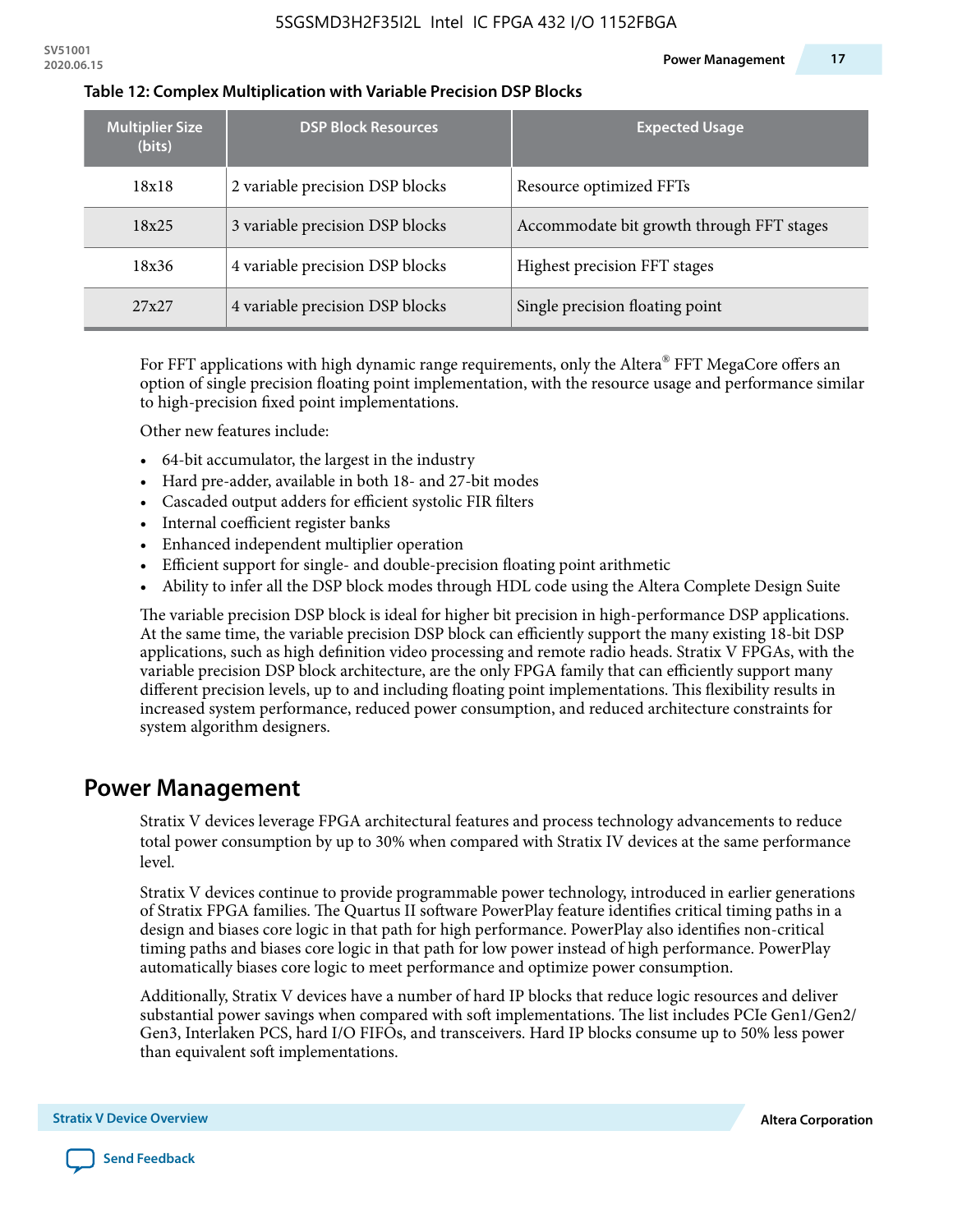#### **18 Incremental Compilation**

Stratix V transceivers are designed for power efficiency. The transceiver channels consume 50% less power than Stratix IV FPGAs. The transceiver PMA consumes approximately 90 mW at 6.5 Gbps and 170 mW at 12.5 Gbps.

### **Incremental Compilation**

The Quartus II software incremental compilation feature reduces compilation time by up to 70% and preserves performance to ease timing closure.

Incremental compilation supports top-down, bottom-up, and team-based design flows. Incremental compilation facilitates modular hierarchical and team-based design flows where a team of designers work in parallel on a design. Different designers or IP providers can develop and optimize different blocks of the design independently, which you can then import into the top-level project.

# **Enhanced Configuration and CvP**

Stratix V device configuration is enhanced for ease-of-use, speed, and cost.

Stratix V devices support a new 4-bit bus active serial mode (ASx4). ASx4 supports up to a 400Mbps data rate using small low-cost quad interface Flash devices. ASx4 mode is easy to use and offers an ideal balance between cost and speed. Finally, the fast passive parallel (FPP) interface is enhanced to support 8-, 16-, and 32-bit data widths to meet a wide range of performance and cost goals.

You can configure Stratix V FPGAs using CvP with PCIe. CvP with PCIe divides the configuration process into two parts: the PCIe hard IP and periphery and the core logic fabric. CvP uses a much smaller amount of external memory (flash or ROM) because CvP has to store only the configuration file for the PCIe hard IP and periphery. The 100-ms power-up to active time (for PCIe) is much easier to achieve when only the PCIe hard IP and periphery are loaded. After the PCIe hard IP and periphery are loaded and the root port is booted up, application software running on the root port can send the configuration file for the FPGA fabric across the PCIe link where the file is loaded into the FPGA. The FPGA is then fully configured and functional.

The following table lists the configuration modes available for Stratix V devices.

| <b>Mode</b>                           | <b>Fast or</b><br><b>Slow POR</b> | Compres-<br>sion | <b>Encryption</b> | <b>Remote</b><br><b>Update</b> | Data Width | <b>Max Clock</b><br>Rate (MHz) | <b>Max Data Rate</b><br>(Mbps) |
|---------------------------------------|-----------------------------------|------------------|-------------------|--------------------------------|------------|--------------------------------|--------------------------------|
| <b>Active Serial</b><br>(AS)          | Yes                               | Yes              | Yes               | Yes                            | 1, 4       | 100                            | 400                            |
| Passive Serial<br>(PS)                | Yes                               | Yes              | Yes               |                                | 1          | 125                            | 125                            |
| <b>Fast Passive</b><br>Parallel (FPP) | Yes                               | Yes              | Yes               | Yes $(14)$                     | 8, 16, 32  | $125^{(15)}$                   | 3,000                          |

#### **Table 13: Configuration Modes for Stratix V Devices**

**Altera Corporation Stratix V Device Overview**



<sup>(14)</sup> Remote update support with the Parallel Flash Loader.

<sup>&</sup>lt;sup>(15)</sup> The maximum clock rate is 125 MHz for x8 and x16 FPP, but only 100 MHz for x32 FPP.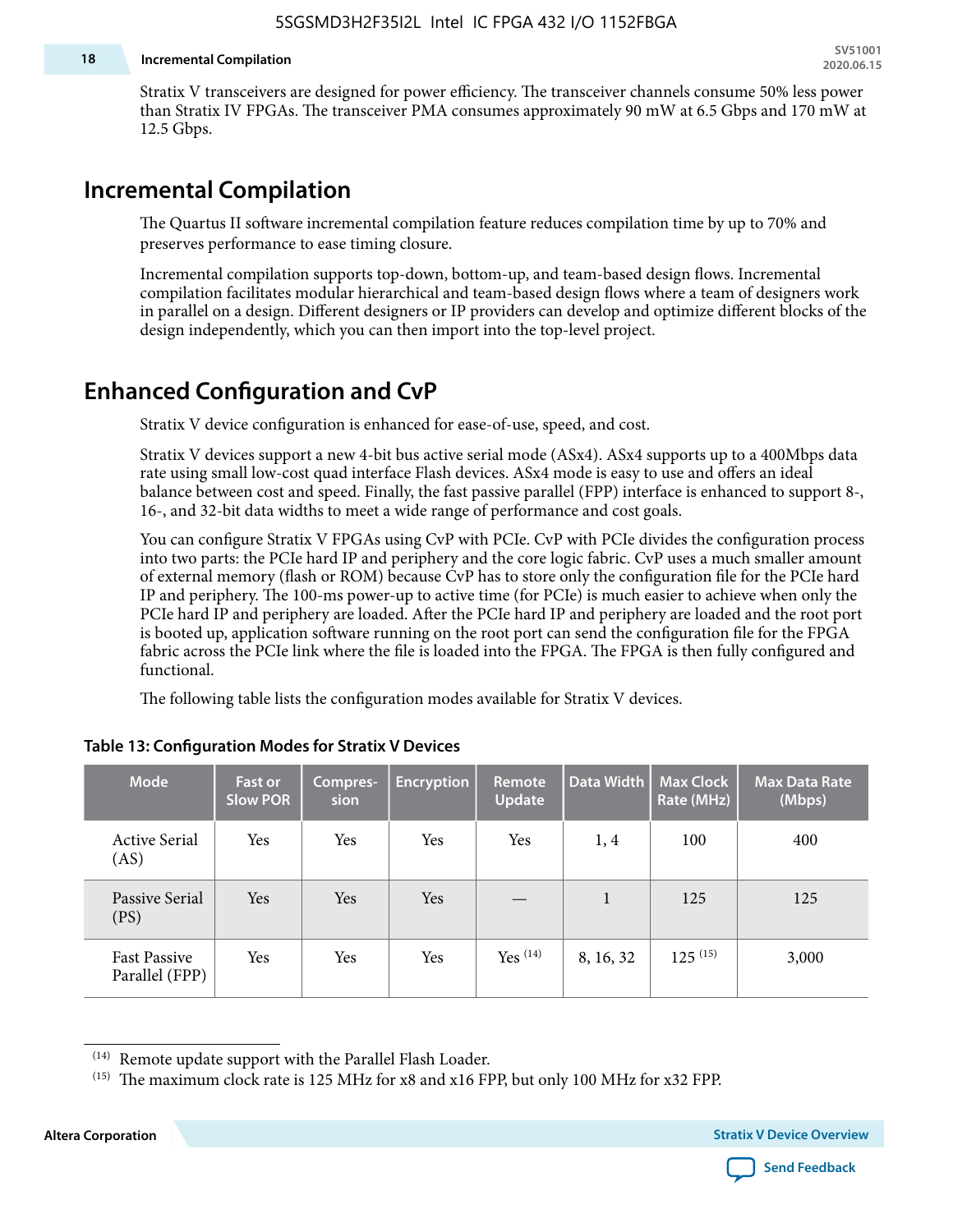| <b>Mode</b>                     | <b>Fast or</b><br><b>Slow POR</b> | Compres-<br>sion | <b>Encryption</b> | Remote<br><b>Update</b> | Data Width | <b>Max Clock</b><br>Rate (MHz) | <b>Max Data Rate</b><br>(Mbps) |
|---------------------------------|-----------------------------------|------------------|-------------------|-------------------------|------------|--------------------------------|--------------------------------|
| CvP                             |                                   |                  | Yes               | Yes                     | 1, 2, 4, 8 |                                | 3,000                          |
| Partial<br>Reconfigura-<br>tion |                                   |                  | Yes               | Yes                     | 16         | 125                            | 2,000                          |
| JTAG                            |                                   |                  |                   |                         |            | 33                             | 33                             |

### **Partial Reconfiguration**

Partial reconfiguration allows you to reconfigure part of the FPGA while other sections continue to operate.

This capability is required in systems where uptime is critical because partial reconfiguration allows you to make updates or adjust functionality without disrupting services. While lowering power and cost, partial reconfiguration also increases the effective logic density by removing the necessity to place FPGA functions that do not operate simultaneously. Instead, you can store these functions in external memory and load them as required. This capability reduces the size of the FPGA by allowing multiple applications on a single FPGA, saving board space and reducing power.

You no longer need to know all the details of the FPGA architecture to perform partial reconfiguration. Altera simplifies the process by extending the power of incremental compilation used in earlier versions of the Quartus II software.

Partial reconfiguration is supported in the following configurations:

- Partial reconfiguration through the FPP x16 I/O interface
- CvP
- Soft internal core, such as the Nios® II processor.

# **Automatic Single Event Upset Error Detection and Correction**

Stratix V devices offer single event upset (SEU) error detection and correction circuitry that is robust and easy to use.

The correction circuitry includes protection for configuration RAM (CRAM) programming bits and user memories. The CRAM is protected by a continuously running cyclical redundancy check (CRC) error detection circuit with integrated ECC that automatically corrects one or double-adjacent bit errors and detects higher order multi-bit errors. When more than two errors occur, correction is available through a core programming file reload that refreshes a design while the FPGA is operating.

The physical layout of the FPGA is optimized to make the majority of multi-bit upsets appear as independent single- or double-adjacent bit errors, which are automatically corrected by the integrated CRAM ECC circuitry. In addition to the CRAM protection in Stratix V devices, user memories include integrated ECC circuitry and are layout-optimized to enable error detection of 3-bit errors and correction for 2-bit errors.

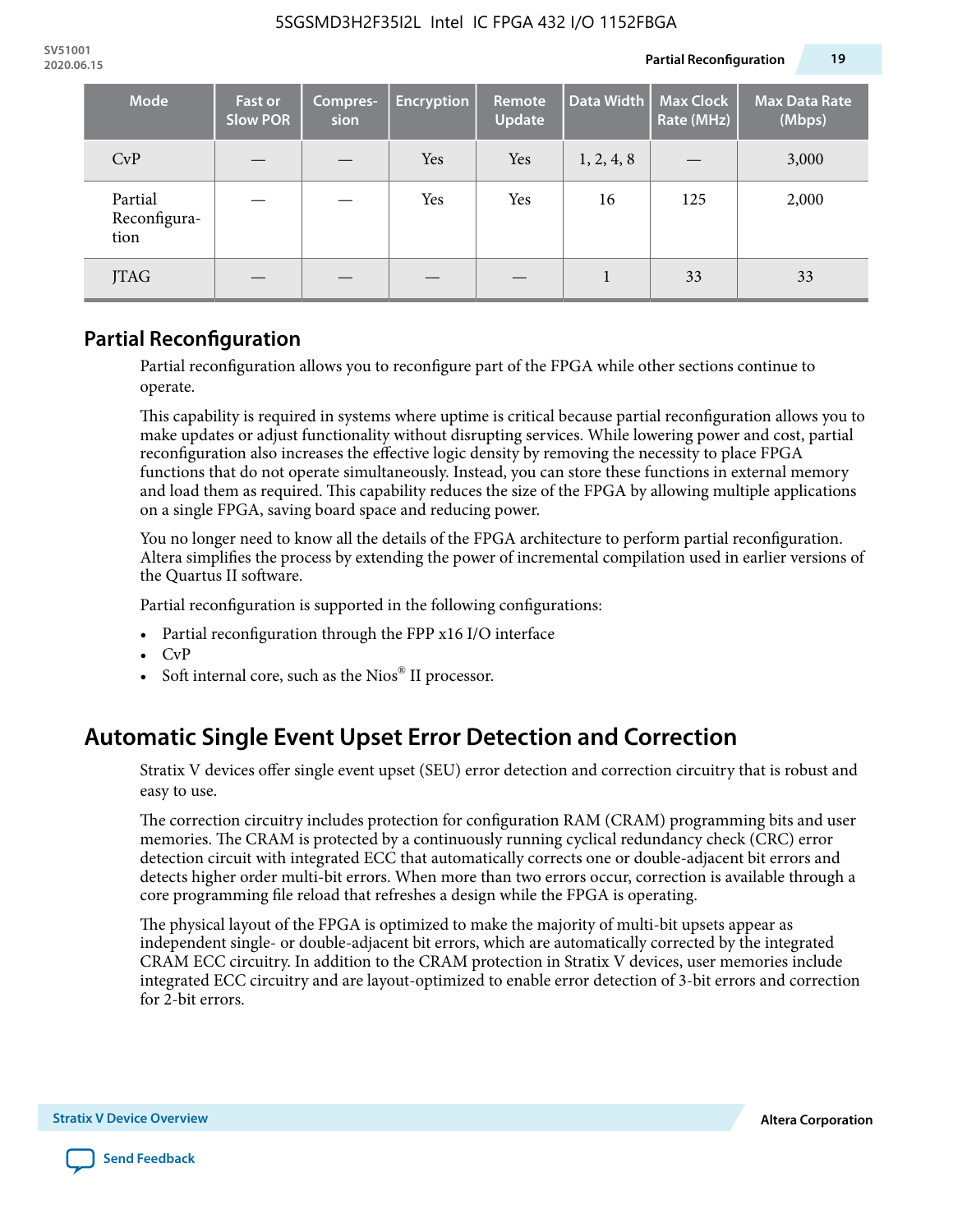### **HardCopy V Devices**

HardCopy V ASICs offer the lowest risk and lowest total cost in ASIC designs with embedded high-speed transceivers. You can prototype and debug with Stratix V FPGAs, then use HardCopy V ASICs for volume production. The proven turnkey process creates a functionally equivalent HardCopy V ASIC with or without embedded transceivers to meet all timing constraints in as little as 12 weeks.

The powerful combination of Stratix V FPGAs and HardCopy V ASICs can help you meet your design requirements. Whether you plan for ASIC production and require the lowest-risk, lowest-cost path from specification to production or require a cost reduction path for your FPGA-based systems, Altera provides the optimal solution for power, performance, and device bandwidth.

### **Ordering Information**

This section describes ordering information for Stratix V GT, GX, GS, and E devices.

The following figure shows the ordering codes for Stratix V devices.

**Altera Corporation** 

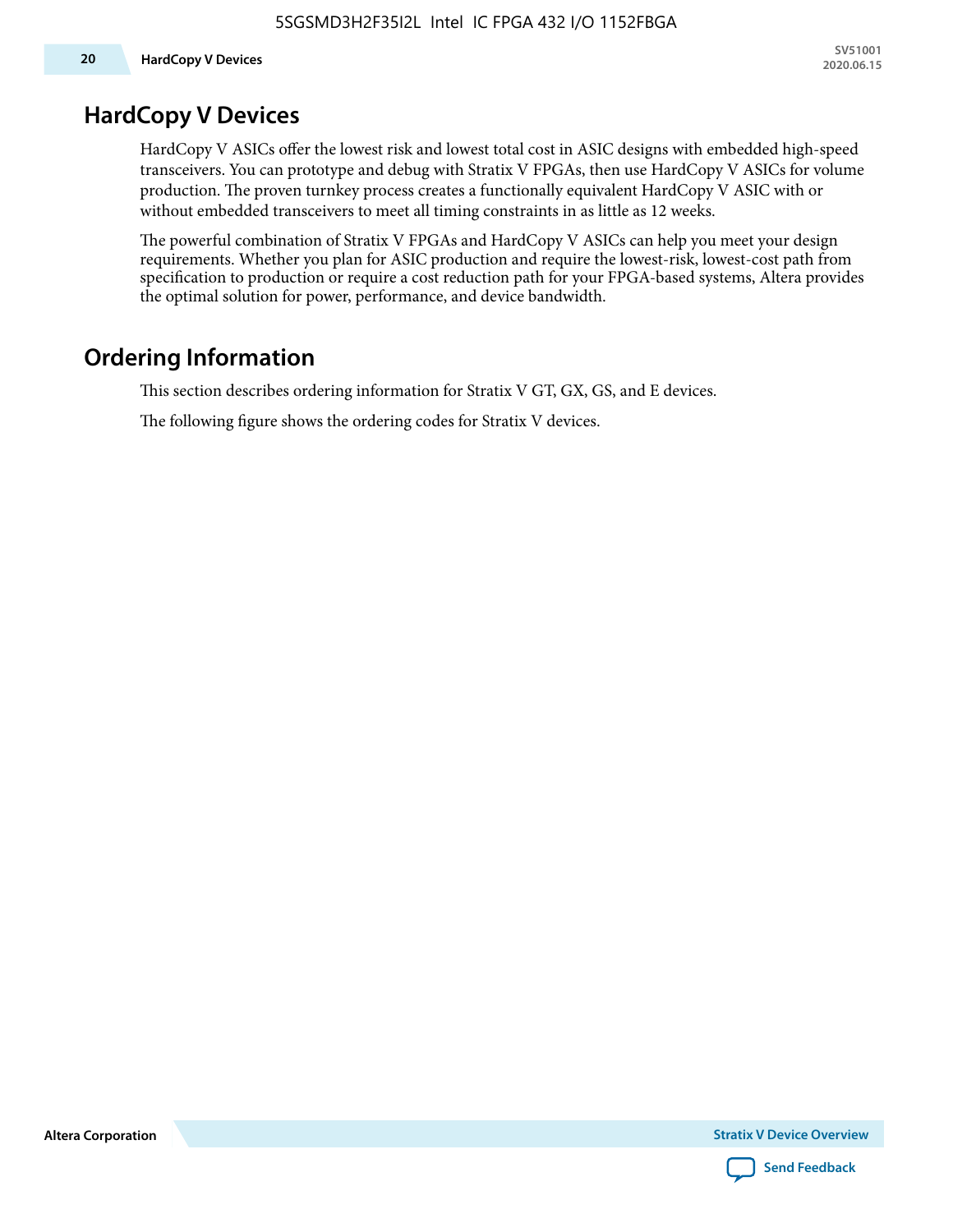#### **Figure 2: Ordering Information for Stratix V Devices**



(1) Stratix V mainstream "M" devices have exactly one instantiation of PCI Express hard IP. Extended "E" devices have either two or four instantiations of PCI Express hard IP, depending on the device and package combination. For non-transceiver Stratix V devices, this character does not appear in the part number.

(2) You can select one or two of these options, or you can ignore these options. (3) YY parts can support transceiver operations up to 10.3125 Gbps.

(4) Contact Intel for availability.

# **Document Revision History**

| <b>Document</b><br><b>Version</b> | <b>Changes</b>                                                                                                                                            |
|-----------------------------------|-----------------------------------------------------------------------------------------------------------------------------------------------------------|
| 2020.06.15                        | Updated Figure: Ordering Information for Stratix V Devices:<br>• Added the RoHS ordering information.<br>• Removed "ES" from the list of optional suffix. |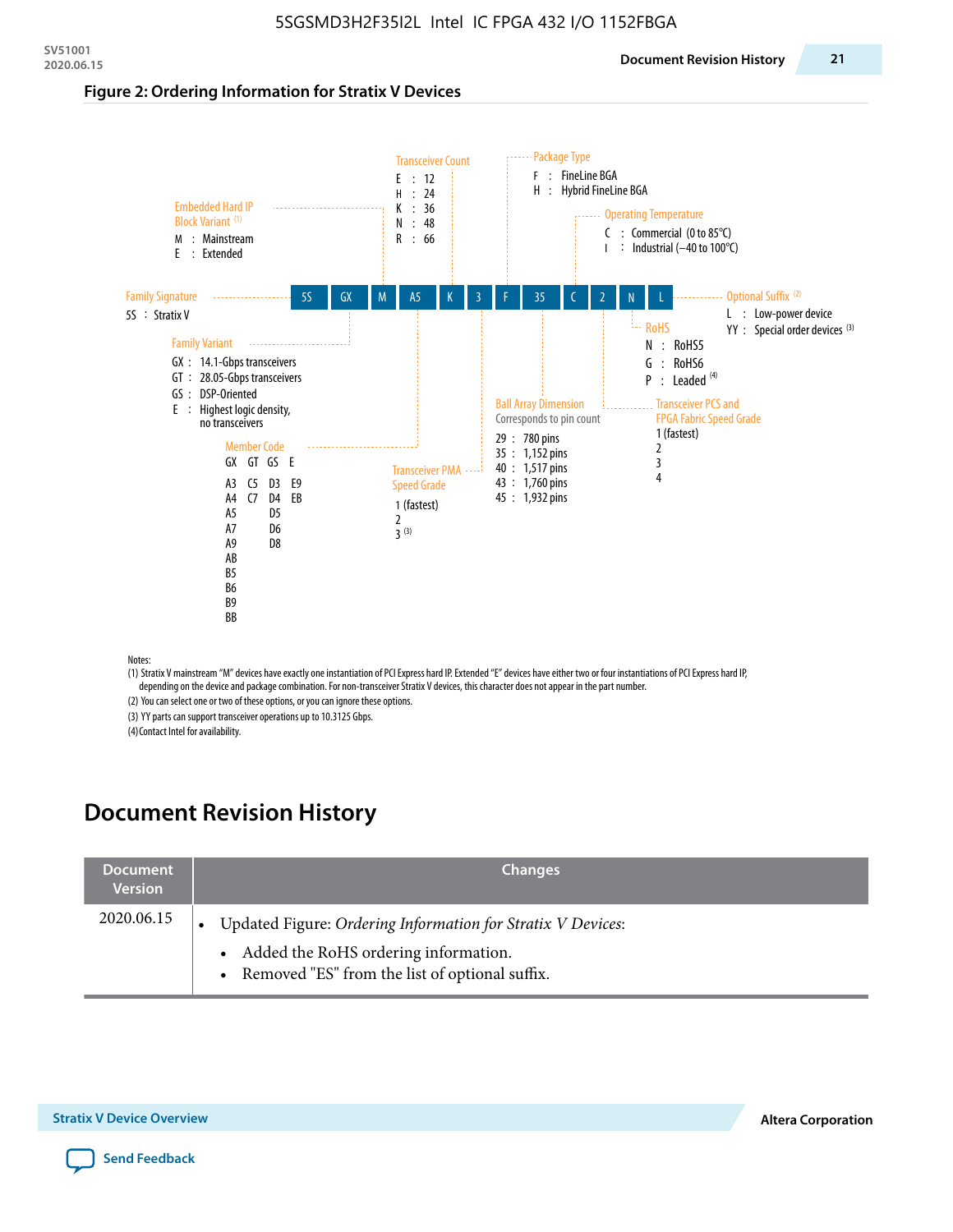#### **22 Document Revision History**

**SV51001 2020.06.15**

#### **Table 14: Document Revision History**

| <b>Date</b>   | <b>Version</b> | <b>Changes Made</b>                                                                                                                                                                                                                                                                                                                                                                                                                                                                                                                                                                |
|---------------|----------------|------------------------------------------------------------------------------------------------------------------------------------------------------------------------------------------------------------------------------------------------------------------------------------------------------------------------------------------------------------------------------------------------------------------------------------------------------------------------------------------------------------------------------------------------------------------------------------|
| October 2015  | 2015.10.01     | Changed heading in the "Ordering Information for Stratix V<br>Devices" figure to "Embedded Hard IP Block Variant".                                                                                                                                                                                                                                                                                                                                                                                                                                                                 |
| January 2015  | 2015.01.15     | Added ALM counts and device package sizes to the four<br>device family features tables.<br>In the "Stratix V GX Device Features" table, changed the<br>$\bullet$<br>number of DDR3 SDRAM x72 DIMM Interfaces for the<br>5SGXA3 and 5SGXA4 devices to 6. Also added footnote<br>to this row.<br>Deleted listings for 40GBASE-R and 100GBASE-R<br>Ethernet from the "Transceiver PCS Features" table in the<br>"Low-Power Serial Transceivers" section.<br>Added YY code to the Optional Suffix category in the<br>$\bullet$<br>"Ordering Information for Stratix V Devices" figure. |
| April 2014    | 2014.04.08     | Updated "Variable precision DSP blocks" section of the<br>"Features Summary" table to 600 MHz performance.                                                                                                                                                                                                                                                                                                                                                                                                                                                                         |
| April 2014    | 2014.04.03     | Updated GPIOs section of the "Features Summary" table<br>to 1.6 Gbps LVDS.<br>Changed clocking speed to 800 MHz in the "Features<br>Summary" and the "Clocking" sections.                                                                                                                                                                                                                                                                                                                                                                                                          |
| January 2014  | 2014.01.10     | Added link to Altera Product Selector in the "Stratix V<br>Family Plan" section.<br>• Corrected DDR2 performance from 533 MHz to<br>400 MHz.<br>Updated "Device Migration List Across All Stratix V<br>Device Variants" table.                                                                                                                                                                                                                                                                                                                                                     |
| May 2013      | 2013.05.06     | Added link to the known document issues in the<br>Knowledge Base.<br>Updated backplane support information.<br>$\bullet$<br>Added a note about the number of I/Os to each table in<br>the "Stratix V Family Plan" section.<br>Updated the "Ordering Information for Stratix V<br>$\bullet$<br>Devices" figure.                                                                                                                                                                                                                                                                     |
| December 2012 | 3.1            | Updated Table 6 and Table 13.<br>$\bullet$<br>Updated Figure 2.<br>$\bullet$                                                                                                                                                                                                                                                                                                                                                                                                                                                                                                       |
| June 2012     | 3.0            | Converted chapter to stand-alone format and removed<br>$\bullet$<br>from the Stratix V handbook.<br>Changed title of document to Stratix V Device Overview<br>$\bullet$<br>Updated Figure 1.<br>$\bullet$<br>Minor text edits.                                                                                                                                                                                                                                                                                                                                                     |

**Altera Corporation** 

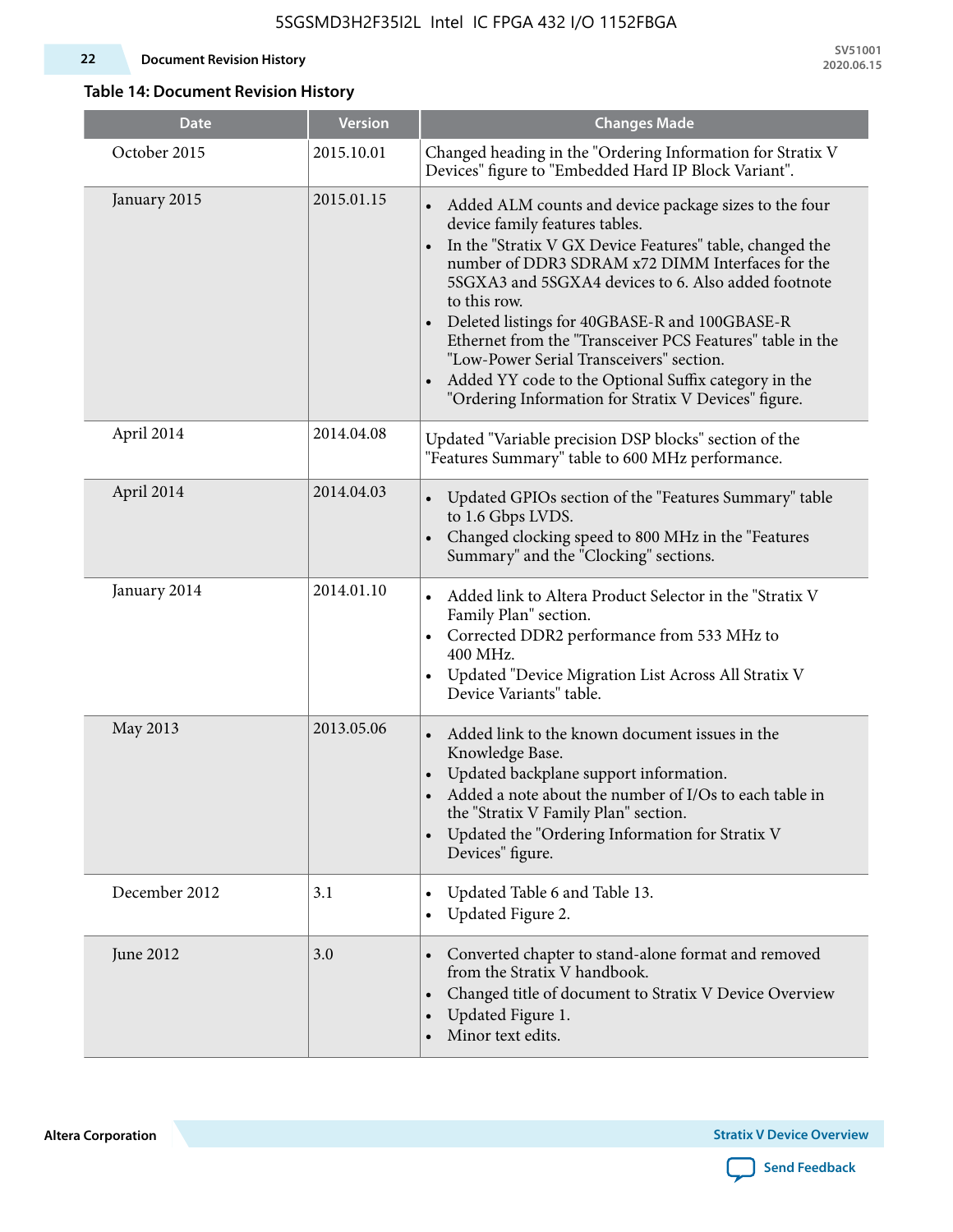**SV51001**

| <b>Date</b>    | <b>Version</b> | <b>Changes Made</b>                                                                                                                                                                                                                                   |
|----------------|----------------|-------------------------------------------------------------------------------------------------------------------------------------------------------------------------------------------------------------------------------------------------------|
| February 2012  | 2.3            | Updated Table 1-2, Table 1-3, Table 1-4, and Table 1-5.<br>Updated Figure 1-2.<br>Updated "Automatic Single Event Upset Error Detection<br>and Correction" on page 18.<br>Minor text edits.                                                           |
| December 2011  | 2.2            | Updated Table 1-2 and Table 1-3.                                                                                                                                                                                                                      |
| November 2011  | 2.1            | Changed Stratix V GT transceiver speed from 28 Gbps to<br>28.05 Gbps.<br>Updated Figure 1-2.                                                                                                                                                          |
| November 2011  | 2.0            | Revised Figure 1-2.<br>Updated Table 1-5.<br>Minor text edits.                                                                                                                                                                                        |
| September 2011 | 1.10           | Updated Table 1-2, Table 1-3, and Table 1-4.                                                                                                                                                                                                          |
| September 2011 | 1.9            | Updated Table 1-1, Table 1-2, Table 1-3, Table 1-4, and<br>Table $1-5$ .<br>Updated Figure 1-2.<br>Minor text edits.                                                                                                                                  |
| June 2011      | 1.8            | Changed 800 MHz to 1,066 MHz for DDR3 in Table 1-8<br>and in text.                                                                                                                                                                                    |
| May 2011       | 1.7            | For Stratix V GT devices, changed 14.1 Gbps to<br>12.5 Gbps.<br>• Changed Configuration via PCIe to Configuration via<br>Protocol<br>Updated Table 1–1, Table 1–2, Table 1–3, Table 1–4,<br>Table 1-5, and Table 1-6.<br>• Chapter moved to Volume 1. |
| January 2011   | 1.6            | Added Stratix V GS information.<br>Updated tables listing device features.<br>Added device migration information.<br>Updated 12.5-Gbps transceivers to 14.1-Gbps<br>transceivers                                                                      |
| December 2010  | 1.5            | Updated Table 1-1.                                                                                                                                                                                                                                    |
| December 2010  | 1.4            | Updated Table 1-1.<br>Updated Figure 1-2.<br>Converted to the new template.<br>Minor text edits.                                                                                                                                                      |

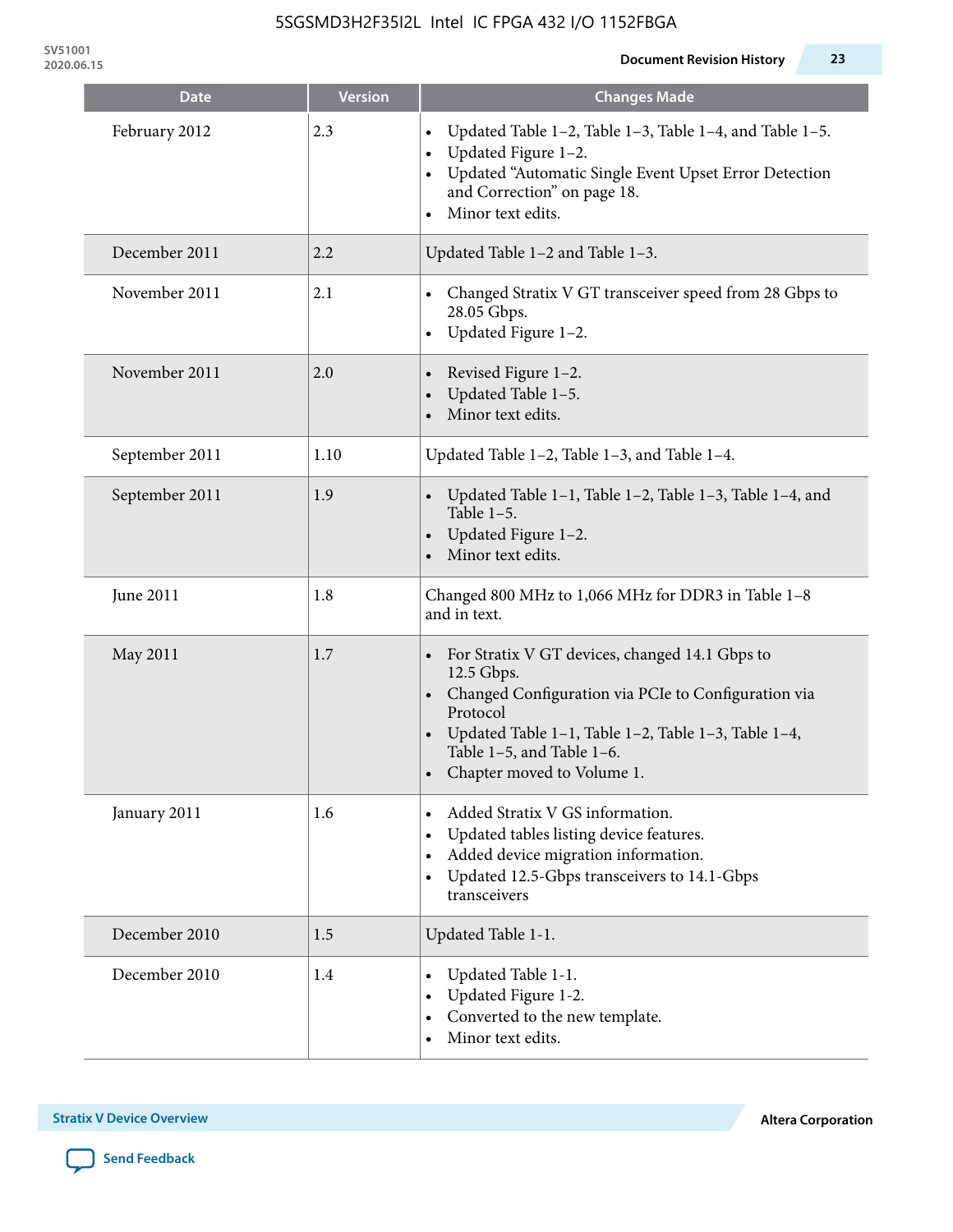### 5SGSMD3H2F35I2L Intel IC FPGA 432 I/O 1152FBGA



**24 Document Revision History**

| <b>Date</b>      | <b>Version</b> | <b>Changes Made</b>                                                                                                                                                                                                                                                                                                                                                                             |
|------------------|----------------|-------------------------------------------------------------------------------------------------------------------------------------------------------------------------------------------------------------------------------------------------------------------------------------------------------------------------------------------------------------------------------------------------|
| <b>July 2010</b> | 1.3            | Updated Table 1-5                                                                                                                                                                                                                                                                                                                                                                               |
| <b>July 2010</b> | 1.2            | Updated "Features Summary" on page 1-2<br>Updated resource counts in Table 1-1 and Table 1-2<br>Removed "Interlaken PCS Hard IP" and "10G Ethernet<br>Hard IP"<br>Added "40G and 100G Ethernet Hard IP (Embedded<br>HardCopy Block)" on page 1-7<br>Added information about Configuration via PCIe<br>Added "Partial Reconfiguration" on page 1-12<br>Added "Ordering Information" on page 1-14 |
| May 2010         | 1.1            | Updated part numbers in Table $1-1$ and Table $1-2$                                                                                                                                                                                                                                                                                                                                             |
| April 2010       | 1.0            | Initial release                                                                                                                                                                                                                                                                                                                                                                                 |

**Altera Corporation**